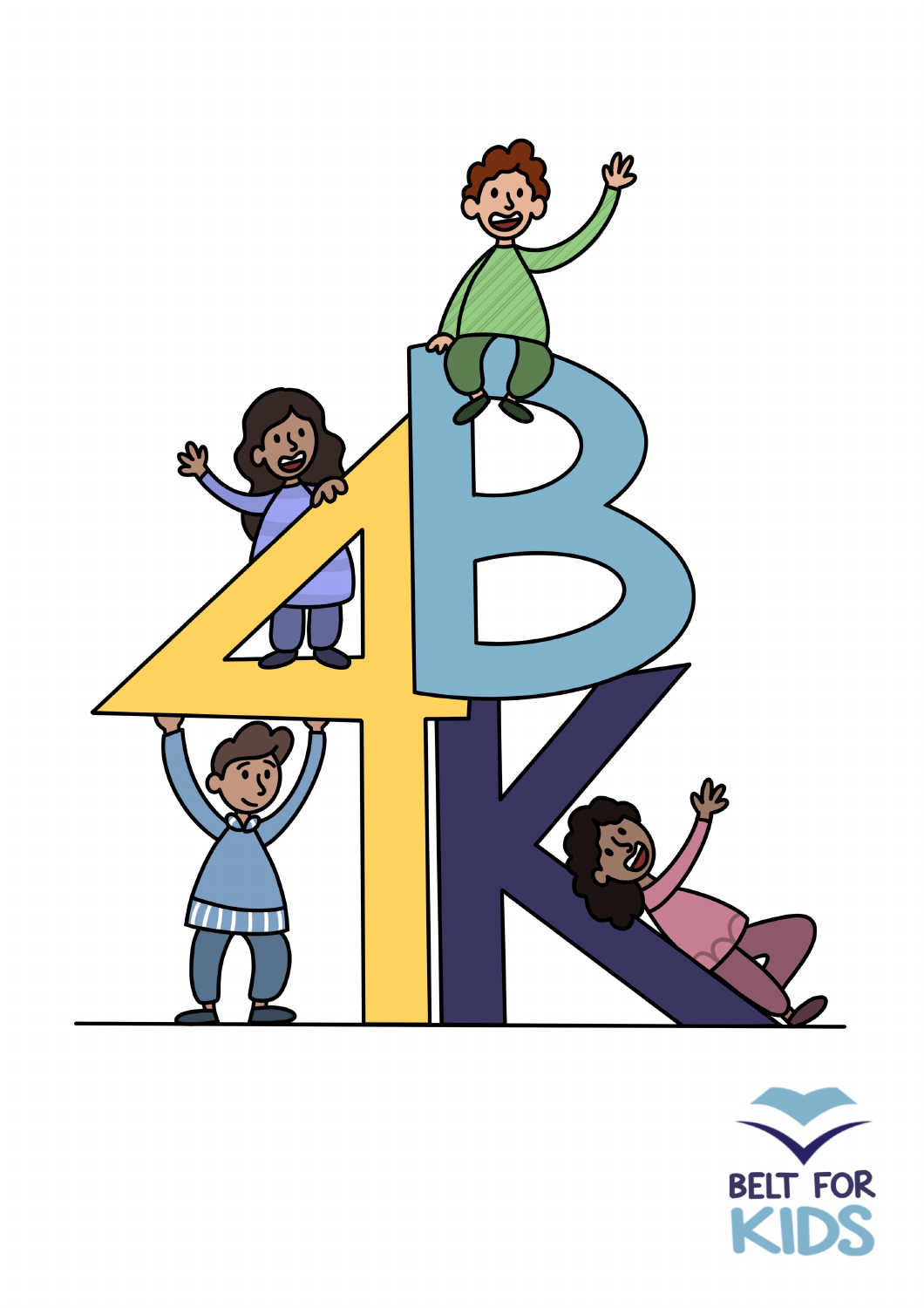### BELT for Kids

### Topics

- 1. Our Guidebook
- 2. Spectacular God
- 3. God's Big Heart
- 4. Amazing You
- 5. God's Smart Instructions
- 6. Breaking God's Heart
- 7. The Best Gift
- 8. I Can be a Close Friend of God
- 9. Gifting our Lives

### Key Ideas

- Recognize the importance of the Bible as our map in life which can lead us in the right direction where good things wait.
- Be amazed by the greatness of God. He is the best One to lead us.
- Discover how extremely treasured we are by our Maker. We can trust His loving heart to do what is right in every situation.
- Know we are all of equal and incredible value being made in God's image.
- See how each command of God is designed in love for our very best. They protect us and our friendships with Him and others.
- Understand that sin is doing things our way instead of the way God has told us. It is hurtful to others and ourselves, and especially hurts God.
- Learn about the amazing gift of forgiveness and friendship Jesus offers when He willingly took the punishment for our wrongs. We now can join His family as we ask His forgiveness and make Him our #1 priority.
- Discover how we can be close friends with God. Through the habits of talking, listening and appreciation, we can enjoy growing close to Him.
- Realize we can use our lives to bring joy to God by expanding His family.

### Acknowledgements

We wish to gratefully acknowledge the following for their contributions to the B4K curriculum: Evynn Schlender for the artistic work (posters, coloring pages and cover); Stephanie Poulton and Beth Stewart for content contributions; Caleb Nelson and Nathan "Hobbes" Wagner for editorial recommendations; Elizabeth Primus and Shamus James for curriculum trialing; Diana Mares, Lisett Coria, Nayeli Cuadras, Ada Salinas-Rosas and Elizabeth Primus for Spanish translation. The dream team.

### Heidi Evans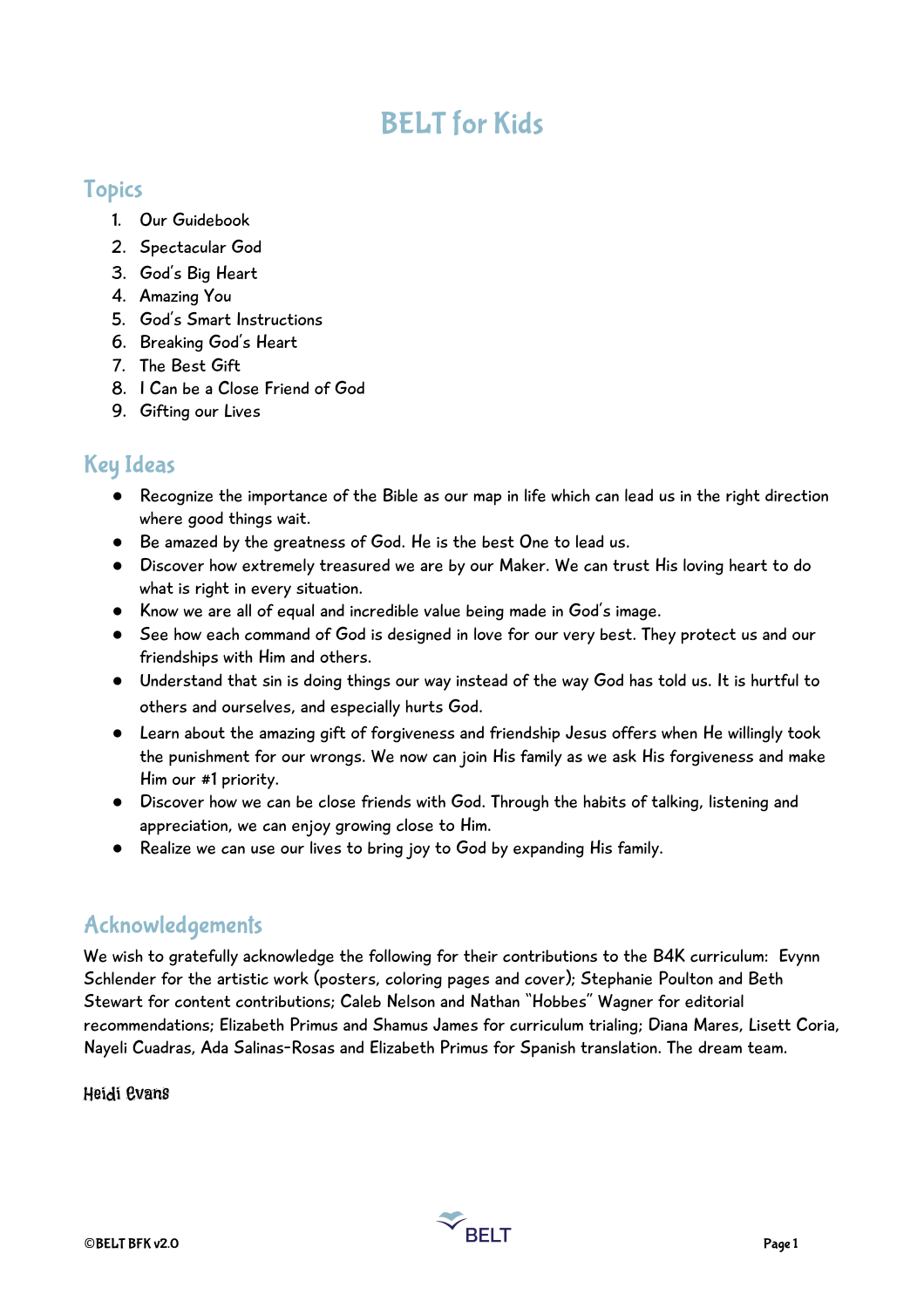### **Introduction**

Though childhood is when most people come to Jesus, $^{\rm 1}$  in order to grow to emotional and spiritual health, children need positive relationships with many adults. $^{\mathsf{2}}$  It takes a community of committed, loving adults to nurture and guide precious young souls on their spiritual journey. Children's ministry really does matter! And more important than any curriculum package or lesson plan are the positive relationships with adults which will help children learn to love God and follow Jesus. Together with the work of the Holy Spirit, you are the key to the success of B4K.

### Use of Materials

We're excited that you're exploring BELT for Kids. Suitable for ages five to eleven, lessons in B4K include Bible stories, discussions, games, crafts, object lessons and coloring pages. Though not designed as short lessons (ie. for Sunday school), topics can be broken down into several sessions. Or alternatively, activities and points can be selected that work with your time constraints and needs.

BELT holds the copyright to all material presented here. This content may be reproduced without permission for personal, non-commercial use. Republishing, however, is not permitted without written permission from BELT. BELT For Kids is licensed under CC BY-NC-ND 4.0. To view a copy of this license, visit https://creativecommons.org/licenses/by-nc-nd/4.0

We'd love to hear about the impact of B4K. Please send any comments or suggestions to info@ywambelt.org.

### Helpful Hints

### Motivation and relevance:

- Adjust each activity to fit your group's maturity, skills and interests, as well as cultural context. The discussion questions (along with activities and application) are just suggestions - feel free to adapt or change them up.
- Use appropriate, relevant language (using the children's heart language as well as terminology and illustrations they understand best).
- Do your best to learn and use the names of the children right away. This shows they are important.
- Keep it entertaining. Children respond to excitement. If you are enthusiastic about the lesson, children will be also. Use intonation in your voice, animation on your face and movement in your body. Be creative and make a game out of learning.
- Celebrate successes and achievements even the small ones.
- Praise goes a long way to encourage involvement and good behavior. Provide incentives for helpfulness, participation, quietest girl and boy of the day, etc. (Though the long-term goal is for them to do these things from the heart, in the short time you are with them, moving them in the right direction is the goal.)
- Emphasize topics within the teachings that are most relevant for your audience. Eg With the 10 commands, spend more time on stealing and lying if you have learnt it is a noticeable challenge



 <sup>1</sup> Kummer, Tony. (2019, August 9). New Children's Ministry Statistics (2019) How Do Kids Come to Christ. Retrieved from https://ministry-tochildren.com/childrens-ministry-statistics.

<sup>2</sup> Beckwith, Ivy. *The Ultimate Survival Guide for Children's Ministry Workers.* Grand Rapids: Baker Books, 2014. Print.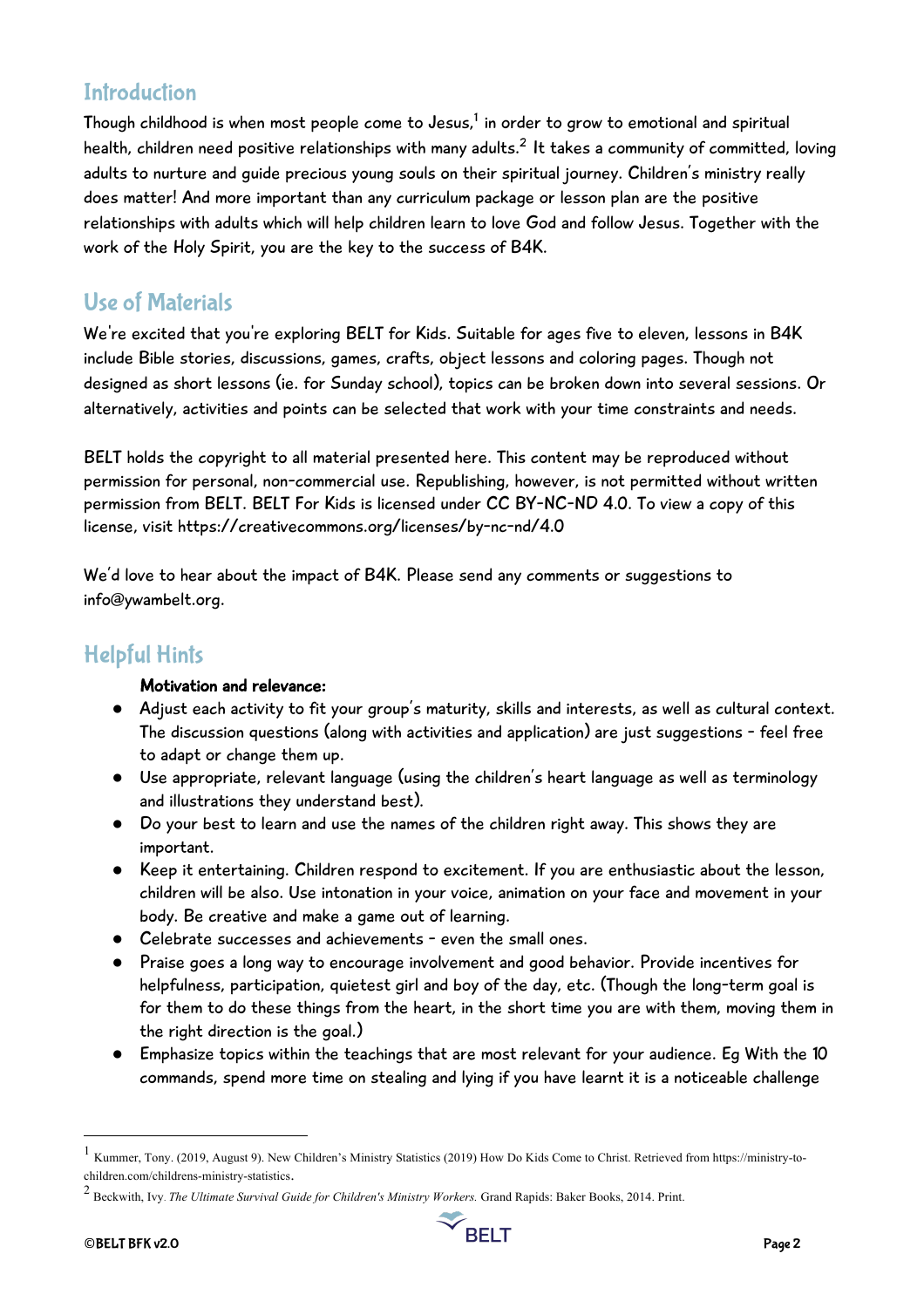for your group. If fighting and lack of kindness is an issue, emphasize that application with the golden rule. Mold the content to fit your context (for some, this will require probing your host).

- Connect what you're teaching to the children's lives so they can see the Bible is relevant. Bring meaningful application.
- Create a safe space where children feel individually valued and feel comfortable to be open and vulnerable. Be generous with your time and attention.<sup>3</sup> Enforce and model respect for all.
- Use Scripture memory which will stay with children their whole life and which God can use to speak to them years later. Scripture in song or competitions works well - saying the most verses, answering the most questions on Bible knowledge, etc. Winning badges or certificates provides motivation to learn verses, books of the Bible, etc.)<sup>4</sup>
- Prioritize building community, even in the short time you have. As children build good relationships with one another, they are better able to learn, more eager to participate, and more willing to be vulnerable. Make it a priority to help kids get to know each other and feel comfortable together. The interactive activities in the lessons are more than just a learning strategy - having fun together provides opportunity to build a team identity. Here are a few get-to-know-you activities that can be used from the outset.<sup>5</sup> Ensure whatever activity you do is culturally appropriate.
	- Name ball toss: Have children stand in a large circle. You start by saying your name and then call out another person's name and then throw the ball to them. That person then says their name and calls out someone else's name before throwing the ball to them. Continue until everyone has been called. Then repeat this same sequence more quickly. The third time, add another ball (or two) and run several sequences simultaneously.
	- Animal gestures: The first person in the group says their name together with an animal gesture and sound. Everyone in the group repeats that person's name and gesture/sound. This continues for each person, selecting a different animal and gesture. See if anyone in the group (or if the whole group) can repeat each person's name and gesture at the end.
	- Common clusters: The teacher calls out a topic (e.g. birthday month, hair color, special places, favorite food, favorite hobby). Students look for all of the other people in the class who share that same month, characteristic or interest and then stand in a cluster together.
	- Fruit basket: The class sits in a circle on chairs (or mats), with one person standing in the middle. Participants are equally divided between three fruits (such as papayas, bananas and pineapples). When the middle person calls out a fruit (eg. "bananas"), all the bananas change chairs, including the middle person. The person without a chair becomes the next caller. If a caller says "fruit basket" all participants have to change chairs.
	- I like my neighbor that...: The class sits in a circle on chairs (or mats), with one person standing in the middle. He/she announces "I like my neighbor that"….. The child fills in the blank with things like "is wearing sneakers" or "has brown hair", etc. Everyone who fits the statement must run to another chair. The object is for the person in the middle to find an empty chair. The person left without a chair goes to the center and begins the next round.

 <sup>3</sup> Children's Ministry. 2020. Think Small, Score Big: How To Do Small Group Ministry Well. [online] Available at: <https://childrensministry.com/small-group-ministry> [Accessed 22 May 2020].

<sup>4</sup> Hill, Harriet and Margaret. *Translating the Bible into Action*. Carlisle: Piquant Editions Ltd, 2008. Print.

<sup>5</sup> Kid Activities. 2020. 47 Get To Know You Games For Kids | Kid Activities. [online] Available at: <https://kidactivities.net/activities-that-connectkids> [Accessed 22 May 2020].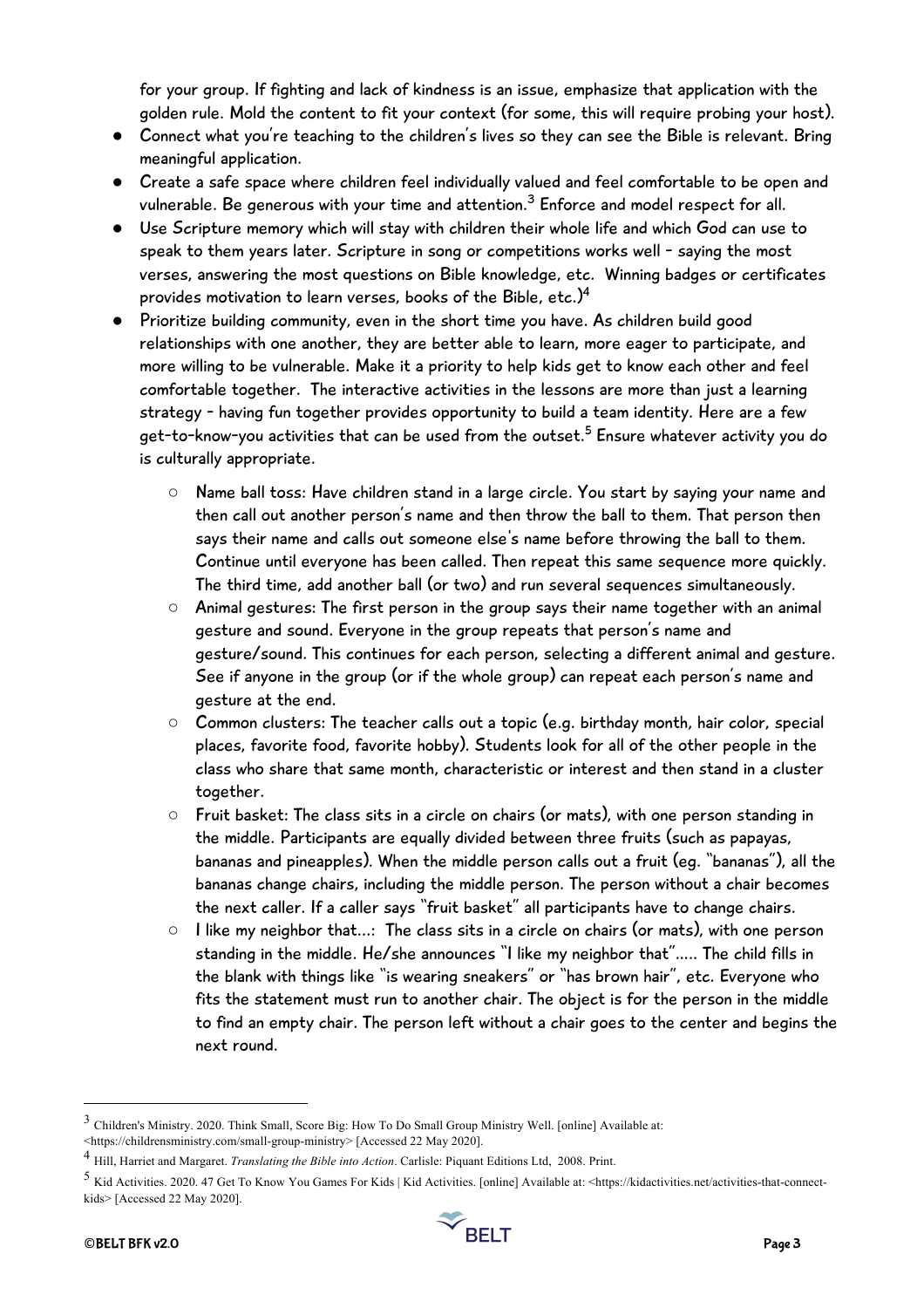#### Preparation and Organization:

- Make praying for each session and each child a priority each day. Be asking God for words of encouragement specific to each child.
- In preparing your team, explore topics like understanding and effectively engaging with children, teaching tools, creative techniques, class management strategies, acceptable codes of conduct, etc.
- Use a Bible version that is child-friendly (if that is an option). International Children's Bible, The Living Bible, and The Message were used in this curriculum.
- From the outset of your time together, communicate and keep limits that are clear so the children understand what you and your team expect. Take a calm, kind, inquisitive and understanding approach when children break rules or don't listen. Aim to teach (not lecture or dwell on broken rules) and then move forward. This creates trust and invites cooperation.<sup>6</sup> Model kindness, consistency and respect.
- Praise in public; challenge in private. If you need to talk to a child about a behavior issue, do it apart from the group. Doing so communicates respect and lessens the likelihood for a child to feel the need to "save face."<sup>7</sup>
- At the start of each new lesson, review the main ideas from the previous session(s) through a time of Question & Answer. By having children come up and summarize the posters, not only does it gage what they understood from the teaching, but it also provides good review and leadup to the next teaching. Introduce new topics by linking them to previous teachings (show how everything is connected and building into a cohesive story).
- With each teaching, be clear how each activity relates to the concept being taught.
- Provide opportunities for children to ask questions. Also allow children to share what God has been speaking to them through the teachings (this is especially suitable if small groups are adopted).
- If possible, provide folders for the coloring pages and have available Bibles for distribution to those who don't have one.
- Come prepared. It shows you value your kids. Gather all needed materials for teaching and activities beforehand. Consider in advance how games can be adapted to the space you have and for the size of group you have.
- Relax and have fun. Let kids know you care by being yourself, but don't try to be "one of the kids." Kids are relying on you to be their leader, not their playmate. If you relax, you'll have fun  $-$  and so will thev. $8$

### Age Group Division:

- Divide children into age groups to meet different needs and varied capacities to listen. A shared time singing and watching a drama or Bible storying works, but then divide them for the teaching from the Bible. $9$  Approximately 5-7 years and 8-11 yrs.
- Very large groups are hard to manage. It is recommended to break very large groups into smaller, manageable sizes (around  $25^{10}$ ). Have extra adults available for safety, crowd control



 <sup>6</sup> Brill, A., 2020. How To Discipline A Child That Breaks The Rules And Doesn't Listen. [online] Positive Parenting Connection. Available at: <https://www.positiveparentingconnection.net/how-to-discipline-a-child-that-breaks-the-rules-and-doesnt-listen.> [Accessed 22 May 2020].

<sup>7</sup> Children's Ministry. 2020. Think Small, Score Big: How To Do Small Group Ministry Well. [online] Available at:

<sup>&</sup>lt;https://childrensministry.com/small-group-ministry> [Accessed 22 May 2020].

<sup>8</sup>Children's Ministry. 2020. Think Small, Score Big: How To Do Small Group Ministry Well. [online] Available at: <https://childrensministry.com/small-group-ministry> [Accessed 22 May 2020].

<sup>9</sup> Hill, Harriet and Margaret. *Translating the Bible into Action*. Carlisle: Piquant Editions Ltd, 2008. Print.

<sup>&</sup>lt;sup>10</sup>Blatchford, Peter. The Class Size Debate: Is Small Better? UK: McGraw-Hill Education, 2003. Print.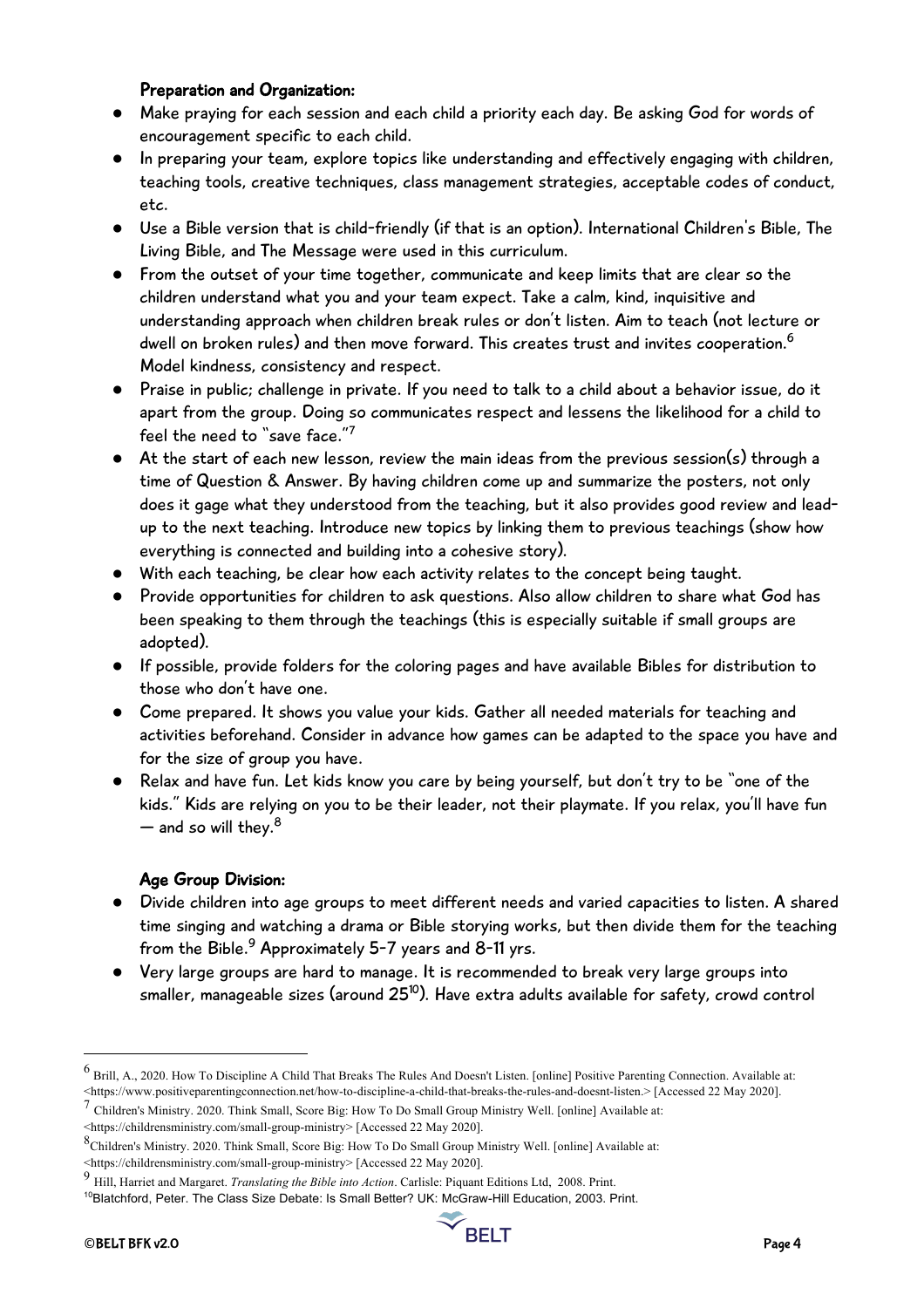and relational impact. It is recommended that in the room there be available one adult to six children with the younger children and one adult to eight children with the older children.

### Younger Children:

- Children's attention spans are very short. Offer small chunks of information (followed by an activity that illustrates the point or allows them to process the thought, interact with each other, etc.). Using action songs and music will also help them to focus, learn and remember.
- Give clear step-by-step directions one at a time for games and activities, and repeat as necessary. Model the action you want the children to complete.
- Young children are concrete thinkers. When using abstract terms or concepts be sure to use examples and illustrations that help explain them (honesty, grace, etc).
- Children are more visual in their learning, rather than auditory. So utilize lots of visual aids, dramas, puppets, role play, objects they can handle etc.
- Young children rely on structure and rules to create a sense of order in their world. So establish a routine that is consistent each day, along with session guidelines and clear expectations you have of them.
- With longer sessions and especially in lower socio-economic areas, consider including break times with healthy snacks (avoid sugary snacks to keep energy levels contained and sustained). Hungry kids can be grumpy kids (just be aware of any food allergies). Be sure to include physical activities for children to expend their reserves of energy as well.

### Older Children:

- For older children, discussions can be very meaningful. Ask open-ended questions (rather than yes/no). Have them consider how the Bible story and teaching relates to their lives. Always make eye contact. Give your full attention and hear them out respectfully. Summarize what you heard. Carefully guide them if they are digressing or misapplying/misunderstanding principles. Thank them for their contributions.
- Provide time in small groups (of about 6-8 children) with the same leader each time who can give individualized attention and where healthy bonds of trust can be built within the same group. Get to know each participant, their families, their interests. What's shared in the group, stays in the group.
- During the large group time when there are activities, break them into smaller groups when possible. Variate physical and mental tasks.

### Helpful Resources

- The Ultimate Survival Guide for Children's Ministry Workers by Ivy Beckwith
- Children's Ministry website: https://childrensministry.com (games, teaching tips, crafts, discipline)
- International Network of Children's Ministry: https://incm.org/training (articles, resources, webinars)
- Kidology website: https://www.kidology.org (training, resource library)
- Art for the Nations: https://www.artforthenations.org (free art supplies for those working with underprivileged children)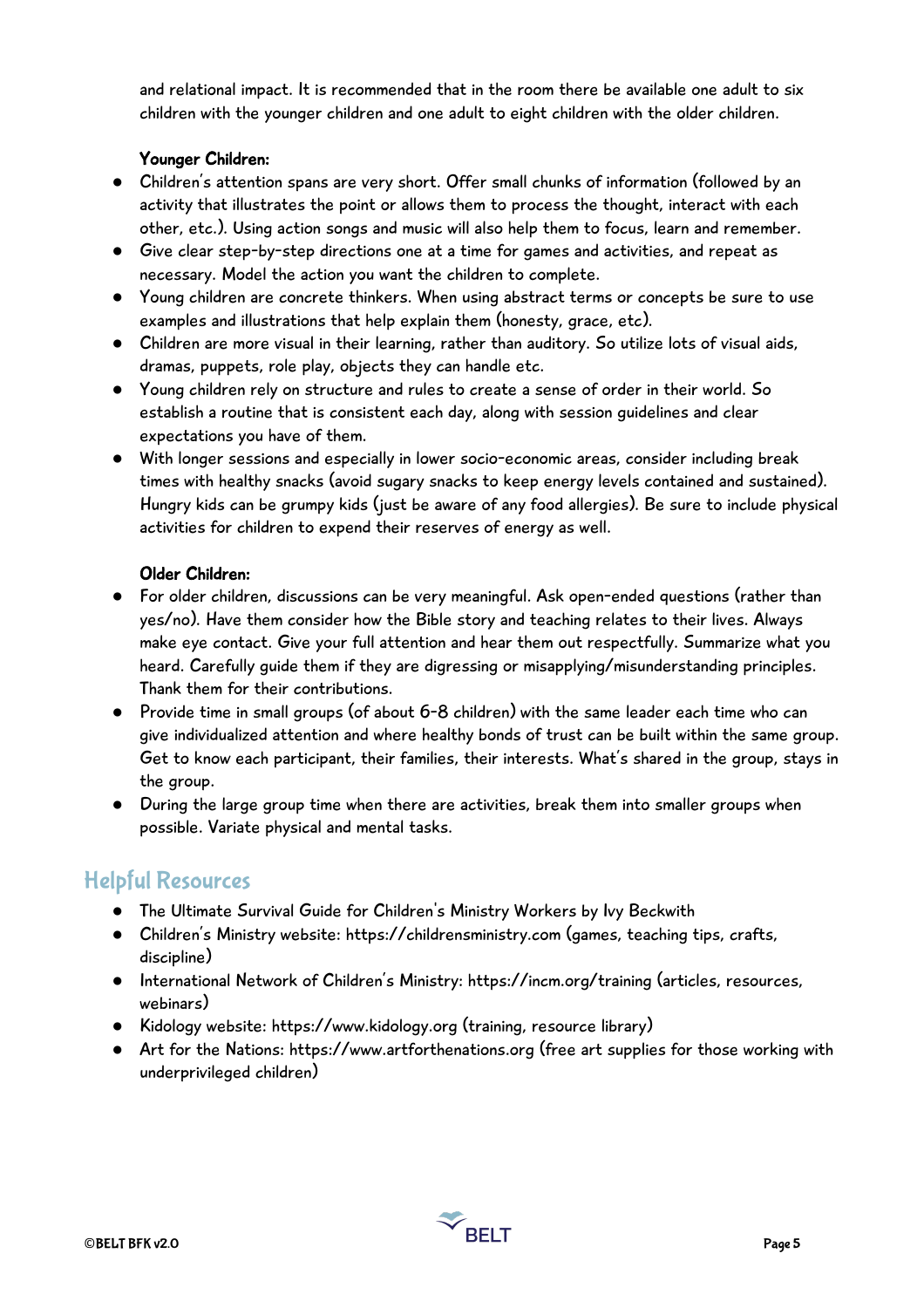### Our Guidebook



 $\Delta$  Recognize the importance of the Bible as our map in life which can lead us in the right direction where good things wait.

### Dramatized Story

 $\Lambda$  The two builders. Matthew 7:24-27



- $\triangle$  What did the first builder choose to build on? What about the second builder?
- $\Delta$  What happened when the storm hit? Whose house would you rather be in?
- $\Delta$  Jesus compared the wise builder to someone who does what? (Hears and obeys Jesus' words.)
- $\Delta$  What are the results when we practise what Jesus teaches? (Difficult things can come against us, but our lives won't fall apart because we are grounded in truth. We know what is true and live by it.)



#### $\triangle$  We all need quidance in life.

- Activity: blindfolded child leading blindfolded child around. Try again with blindfold removed from the child leading. When navigating obstacles, who would you trust more (the blindfolded person or the one who can see where she is going)? We need someone who knows what they are doing to lead us.
- In life, we'll have lots of questions solicit examples. As you get older, questions become more like: what should I do about this situation? Is it ok to do what they are doing? What is the best path to take?….
- So where do we find answers to our questions? Some people turn to parents; some to friends; some to teachers or other authorities. But how do you know if their advice is the best advice to follow - and we're not just following someone who is as blind (as clueless) as we are? What if the advice varies from person to person? Is there advice we can trust to be the best?
- Yes! "Your word is a lamp to quide me". Ps 119:105
- **■** Imagine the electricity going out. What do you want when this happens? Illustration of the flashlight. (Give 1-3 older kids flashlights and turn out the lights. What do you look for and move towards? The person with the light). The Bible is like this - when we can't see what to do, when we just can't figure things out, the Bible has solid advice that has worked throughout history on what is best to do in every situation. It guides our feelings, and directs our thinking on things.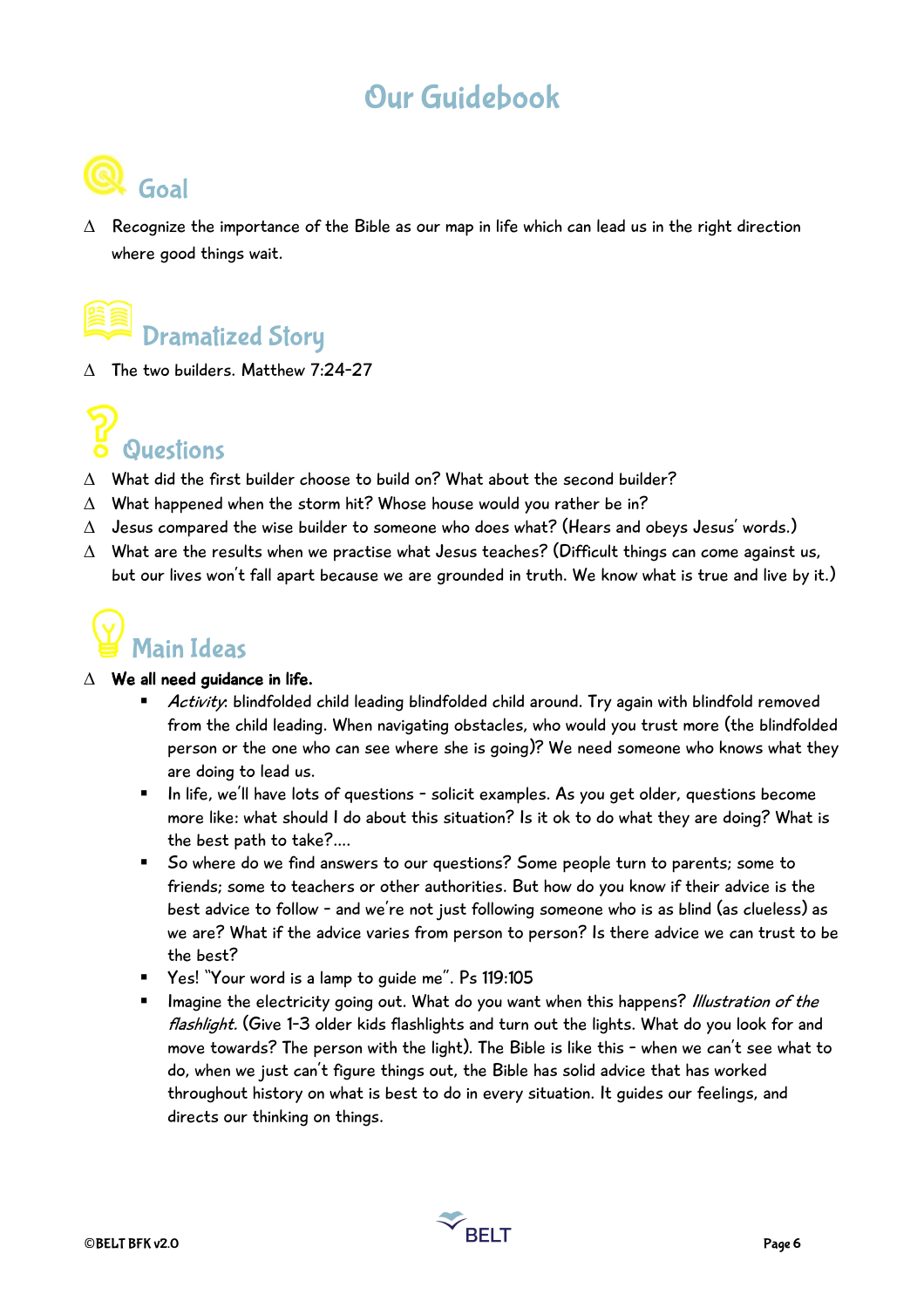### $\Delta$  You can trust the Bible. It is a reliable map in life.

- The ideas and truths in the Bible are there to help us in life; to take us in a good direction where blessing is. The Bible leads us to God himself, to be able to know him and listen to his good thoughts and ways.
- $\blacksquare$  The bible is like a treasure map (describe). Activity: Pull out a map to a secret treasure. Get 2-3 volunteers or the group (if it's small) to find the treasure - a box of erasers or small toys or pens or candy for the whole group to share. The rest of the group can cheer them on.
- How helpful do you think this map was to the treasure seekers? How happy were they to have it?
- So the Bible is a help to us a source of blessing, taking us to places where treasure can be found - in good relationships with friends and family, in good consequences from good decisions, in a peaceful heart from doing what is right, in the happiness of growing friendship with God.
- Extra: Just like you can trust the manual that comes with mechanical toys written by those who created the toys (with instructions like how to turn them on, type of batteries needed, how to assemble them, etc), in the same way, the Bible is a manual on us, prepared by God who made us. Demonstration: you can read instructions to kids on how to make elaborate paper airplanes, including instructions of how to fly them - and not; where to fly them - and not; how to treat them. Now what if you ignored the instructions and decided to fly your plane into this bowl of water? What would happen to the plane? Demonstrate. So if you want to keep your plane flying, what should you do? Follow the instructions in the guide. Same for us. The Bible is our guide with instructions from God who made us and wants to keep us from harm.)

### $\Delta$  A map only helps when we read and follow it.

- What if our treasure seekers ignored the map they were given? Would they have found the treasure?
- Remember our 2 builders? Even having the right information wasn't enough. What else did they need to do? They needed to act on what they knew.
- We also can know truth from the Bible, but If we choose to ignore it, we are like people who ignore instructions about caring for their car - and decide it's a good idea to put oil where petrol goes in a car. What will happen? They will damage the car. So we damage our lives if we ignore God's instructions.
- What are some results of not following God's treasure map? Bad consequences. Friendships and family relationships that are damaged. Emotions and thoughts that are out of control. We can really wreck our lives.
- What are some results of following God's treasure map? Discuss the benefits. *Draw or post* a picture of a Bible (as you solicit and discuss the benefits, draw or post images around the Bible). Suggestions: Good friendships (2 kids with smiles holding hands). Peaceful home (house with smile). Safety (fence protecting hut from cliff). Happiness (big happy face). Peaceful heart (heart with smile). Things go well (check mark). God's blessing (God smiling on child).

### Poster Explanation

 $\Delta$  God's Word has been given to keep us from getting lost and getting hurt. Many blessings come as we read and follow it: guidance, God's blessing, peaceful family, happy friendships.

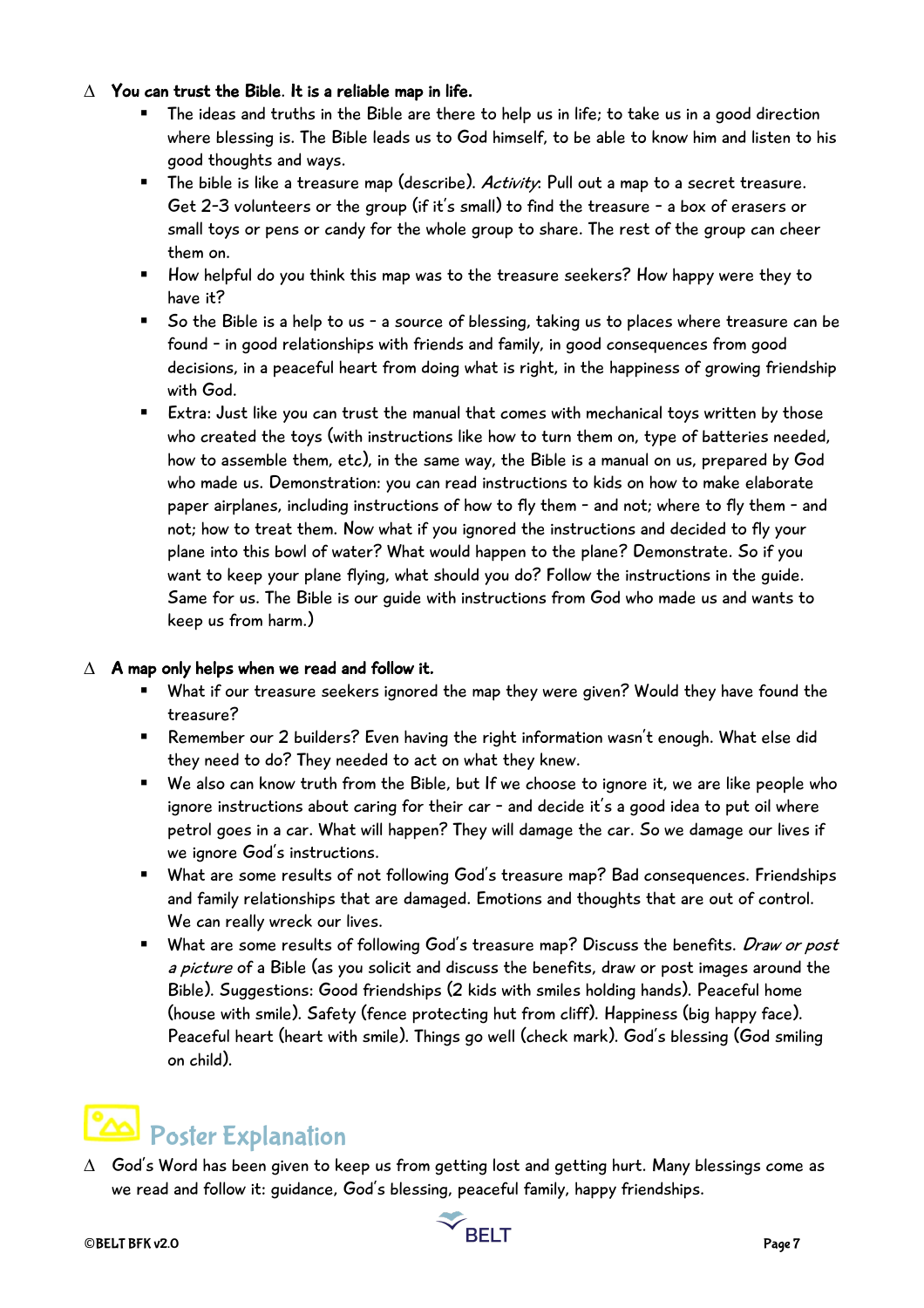

 $\Delta$  Take time to thank God for His treasure map and the good things He has in store for us who follow Him and His map. Take time to commit to listening and doing what God says in the Bible.



- $\Delta$  Have kids draw a Bible (or distribute the image). Inside have them draw an image of what the Bible means most to them (they can select one off the board/poster or create their own). Older kids can additionally write out Ps 119:105 "Your Word is a lamp to guide me" inside.
- $\triangle$  Lesson coloring page.

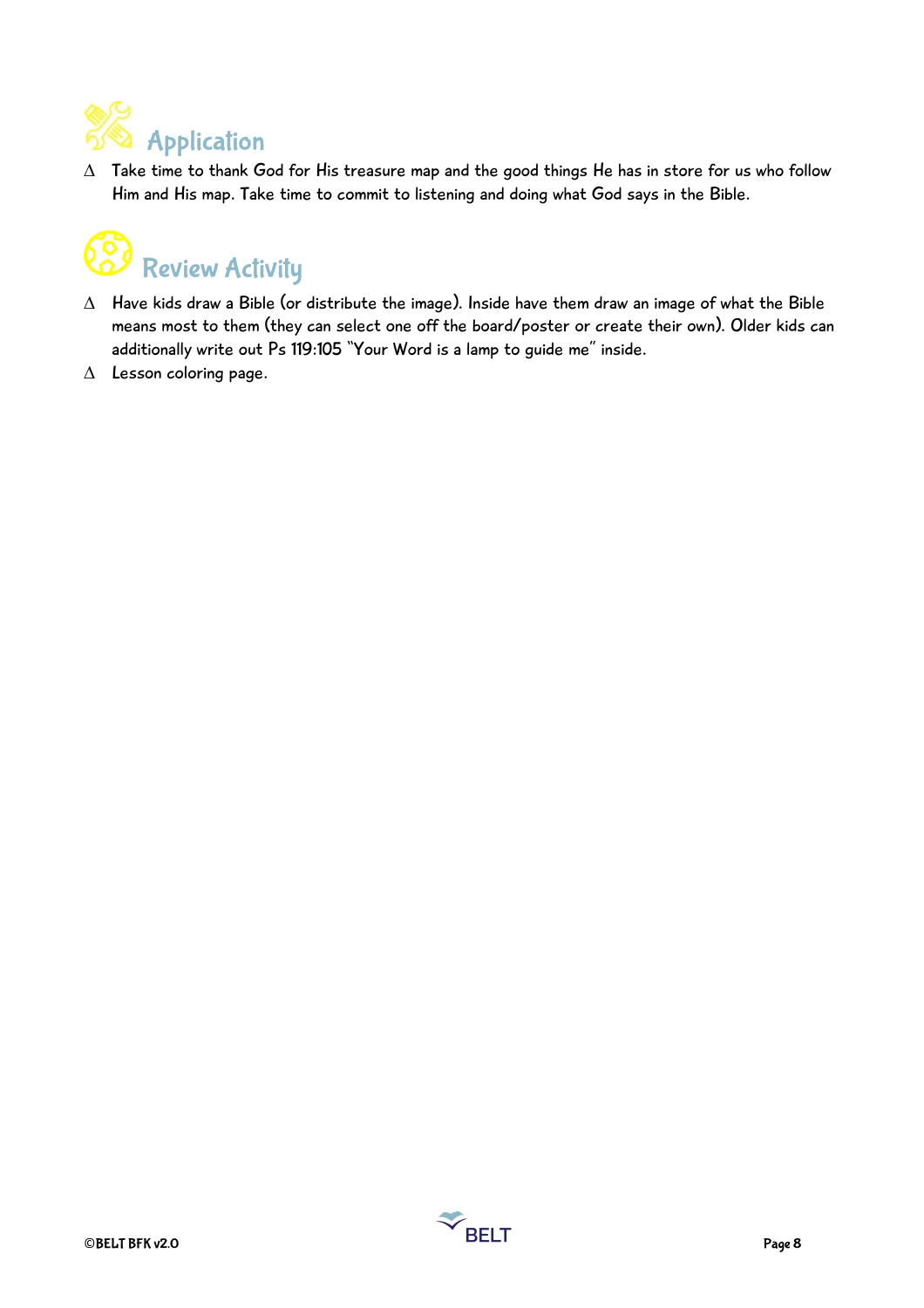### Spectacular God



 $\Delta$  Be amazed by the greatness of God. He is the best One to lead us.

# Dramatized Story

- $\triangle$  God creates the world. Gen 1:1-31 (Summarize with actions the 7 days of creation. Teach the kids.)
- $\Delta$  Day 1 light (cover eyes with hands representing darkness, then remove to represent light)
- $\triangle$  Day 2 sky (stretch arms upward across from left to right while saying "sky")
- $\triangle$  Day 3 land, sea, trees (extend arms broadly like tree)
- $\triangle$  Day 4 sun, moon, stars (wiggle fingers to make twinkling motion of star)
- $\Delta$  Day 5 sea animals and birds (intertwine thumbs, palms up, wiggle fingers as bird wings. OR if that's too difficult, do a fish - palms together, hands wiggle like a moving fish)
- $\triangle$  Day 6 land animals and man (both thumbs point back to self)
- $\triangle$  Day 7 rested (palms together like pillow under head)

# **Questions**

- $\Delta$  Have kids tell you what was created on each day. OR play Days of Creation game below.
- $\triangle$  Did God call in a construction company when He went about creating the world? What did God do? (spoke things into existence)
- $\Delta$  What does this show about God's power? (He's really big and really powerful).

# Main Ideas

- $\triangle$  God is most powerful. (Have kids flex their muscles and say "powerful".)
	- Ps33:6-9 "God merely spoke, and the heavens were formed and all the galaxies of stars. He made the oceans, pouring them into his vast reservoirs. Let everyone in all the world—men, women, and children—stand in awe of him. For when he but spoke, the world began! It appeared at his command!" (TLB)
	- With just a word, God created seas, animals, plants. With a word, He turned complete darkness into light. Let's give it a try. "Let there be light". Did it work? Say it louder. Anything?
	- Then God took extra time in creating people. Formed from the earth, but made alive by His breath. Activity: give everyone playdough to make an animal, bird, person (or you mold it and bring to various kids to breathe life into it). Now have them breathe life into their creations. Whose came alive? God's breath breathed into a pile of dirt and made it come alive. Who do you know that can do that? Isn't it amazing that God can. He is really powerful, really big. More powerful than anything or anyone else around (that includes spirits and demons).

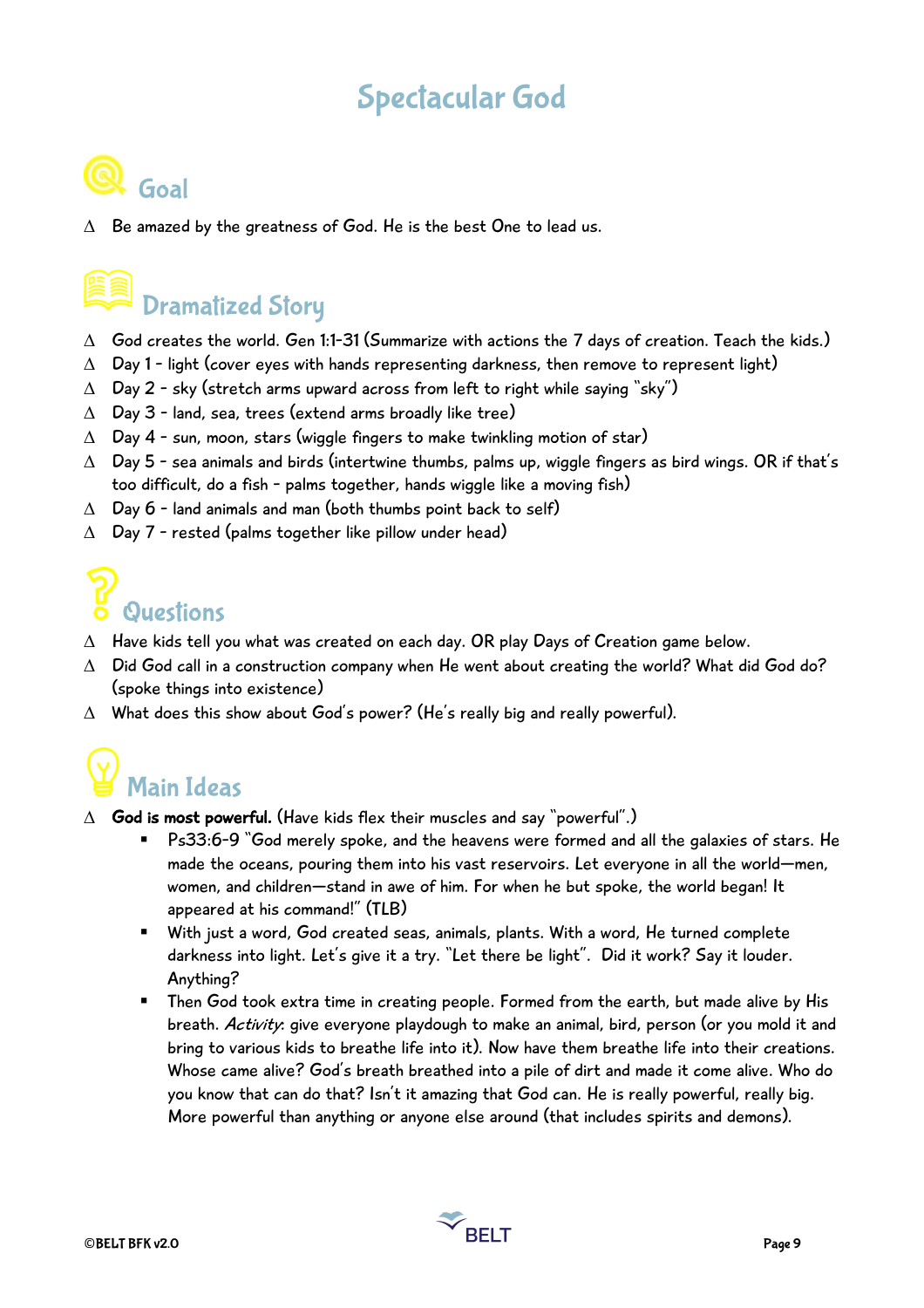- $\triangle$  God is so big, He is everywhere. (Have kids point all around and say "everywhere".)
	- Activity: have 2-3 kids go into hiding; have the rest of the group look for them. Was it easy to find them? Do you know God saw each of them in their hiding places before we found them.
	- "Where can I go to get away from your Spirit? Where can I run from you? If I go up to the skies, you are there. If I go underground, you are there. If I rise with the sun in the east, and settle in the west beyond the sea, even there you would guide me." Ps 139:7-10 (ICB)
	- That means He can be with us here and also be with our families down the road and with my family a country away.
- $\Delta$  God is so big, He knows everything there is to know. (Have kids tap their minds and say "knows everything").
	- Activity: Have everyone chat to each other simultaneously. What did the child across the room say? What did your neighbor say? God knows. He knows everything there is to know.
	- § "Our Lord is great and very powerful. There is no limit to what he knows". Ps 147:5 (ICB)
- $\Delta$  God is so big, He has no beginning or ending. (Have kids sway an imaginary baby in their arms and then nod heads "no", saying "no beginning or end".)
	- Illustration: Put on a birthday hat, inflate a balloon (if applicable). What are these for? You and I celebrate birthdays - they mark the day we were born. But God doesn't have a birthday - He was never born. And He will never die.
	- Ps 90:2 "Before the mountains were created, before the earth was formed, you are God without beginning or end." (TLB)
- $\triangle$  God is so big, He is invisible. (Have kids place hand above eye as if searching all around for something, saying "invisible".)
	- "Honor and glory to the King that rules forever! He cannot be destroyed and cannot be seen. Honor and glory forever and ever to the only God. Amen". 1 Tim 1:17 (ICB)
	- What does this verse tell us about God? God is unseen; He doesn't have a body like us. He's a spirit so doesn't have the physical limitations we do.
- $\Delta$  Review game: make a motion and have kids list the attribute of God. Next switch and say the attribute and have them do the motion. There's no one bigger or greater than our God!

## Poster Explanation

 $\Delta$  God created this world and holds everything together by His great power. He is our ever-present, all-knowing, never-ending God.



 $\Delta$  Have you ever counted the stars at night? God has. He's also counted the hairs on your head. Do you know you're always on His mind? He's never too busy with the universe to ever forget about you. Take time to think about that and be in awe of our amazing God.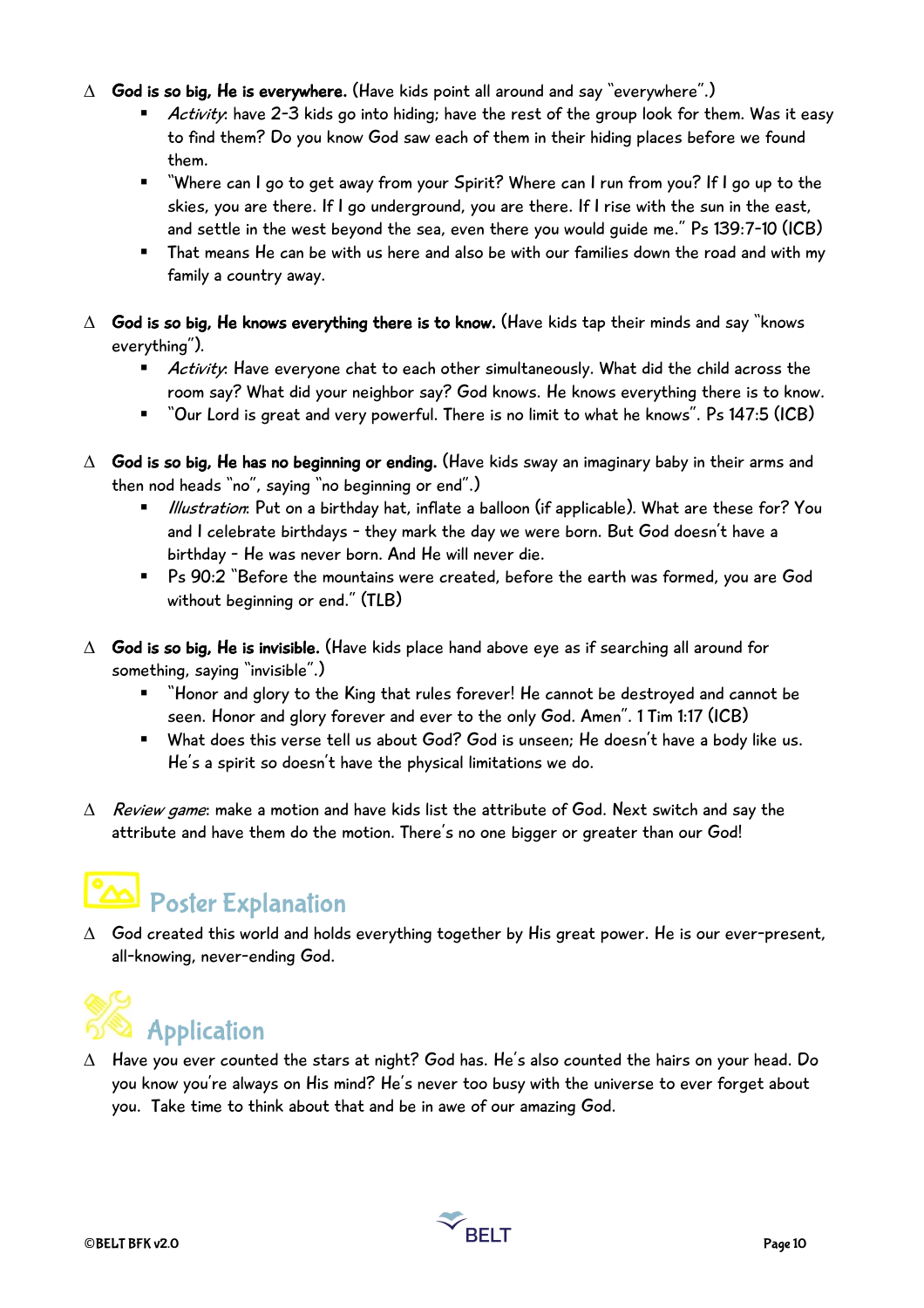

- $\Delta$  Make origami birds or something else from creation.
- $\Delta$  Days of Creation Game you call out a day, kids need to use motions to indicate what was created. If you want to make it more challenging, you can do the actions with them, but sometimes do them incorrectly. Ones who get it wrong, sit out. Last few can be brought to the front so the group can also judge correctness of their responses. Winner receives a prize.
- $\triangle$  Lesson coloring page.

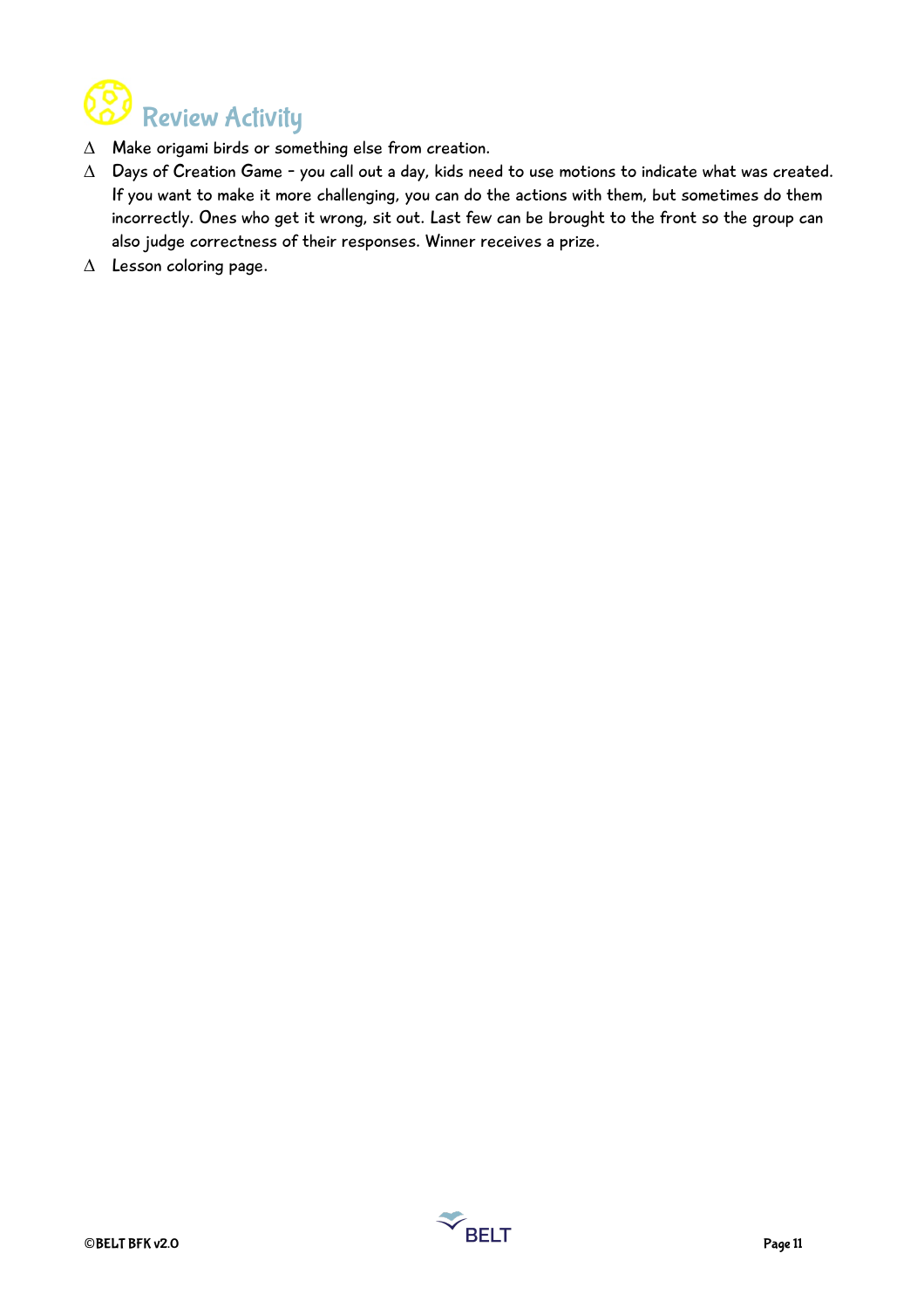### God's Big Heart



 $\Delta$  Discover how extremely treasured we are by our Maker. We can trust His loving heart to do what is right in every situation.

## Dramatized Story

 $\triangle$  The loving father/run-away son. Luke 15:11-32



- $\Delta$  On a poster or chalk board show images of younger son, older son, father. Have kids describe each character.
- $\Delta$  What happens with the younger son in the story?
- $\Lambda$  How does the older brother react?
- $\triangle$  How does the father respond to both sons?
- $\Delta$  What is Jesus saying to us through this story? (For those who have messed up, God is still welcoming you. For those in God's family, celebrate each sinner coming to God no matter what their story.)

# Main Ideas

- $\triangle$  God is love. He delights to share that love with us.
	- Activity: Have kids come to the board and write a word or draw an image that represents God to them.
	- The Bible gives a summary of God in 1 Jn 16a. "And we know the love that God has for us, and we trust that love. God is love." (ICB)
	- Everything about God breathes out love.
		- Activity: Everyone breathe deeply in and out. When you breathe in, it's like God is thinking about you. When you breathe out, it's like He is whispering He loves you.
		- He is eager to pour His never-ending, unstoppable love generously on us (like water out of a jug that doesn't run out). We can trust His love.
	- Love is choosing to do the very best for others. God always chooses the best for us.
	- § His love doesn't have conditions. It is not based on feelings. He doesn't love us because we please him. He doesn't love us less when we make mistakes and sin. He loves us simply because He is love.

#### $\Delta$  Papa God is the perfect parent, even if yours weren't.

- Our parents sometimes can let us down a little or a lot. Maybe one or both of them isn't around anymore.
- But God is completely reliable, always consistent in His care, will always be there for you, and is crazy about you.

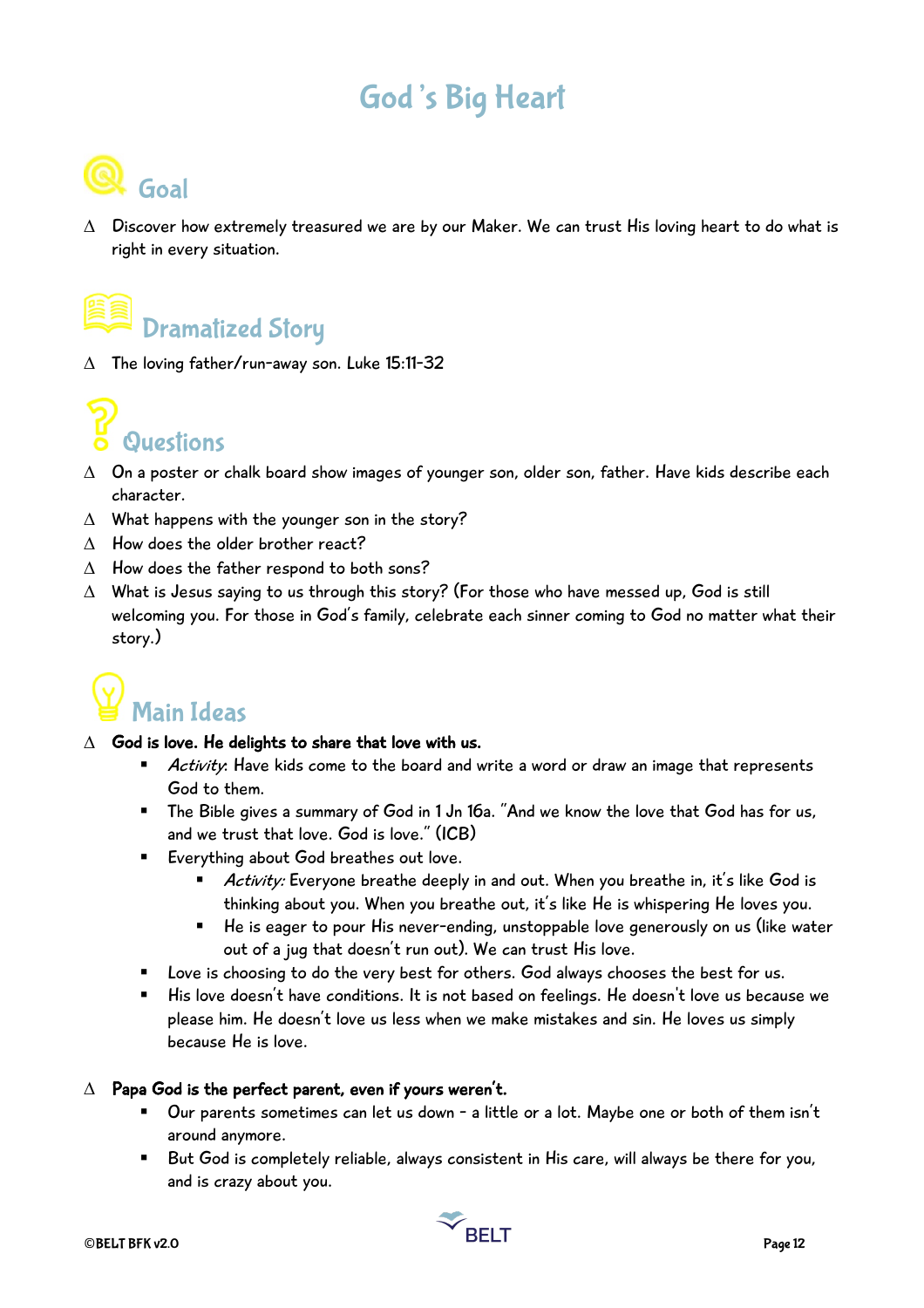- Listen to what God says about you in the Bible. Kids (strong readers) pick out verses from a bowl and have them read expressively.
- Zeph 3:17 "The Lord your God is in your midst, a mighty one who will save; he will rejoice over you with gladness; he will quiet you by his love; he will exult over you with loud singing." God does a loud song and dance over you! (Activity: Everyone get up and do a short dance. If you have time, do a dance off competition with a prize for best dance.) God is super excited about you.
- Is 49:16 "...even if mothers forget, I'd never forget you-never. Look, I've written your names on the backs of my hands." (MSG) God won't forget you - you are always on his mind. (Activity: Everyone look at the back of your hands. How often do you use your hands? We use them all the time; they are always before us. Just like we are always on God's mind.)
- § Dt 31:6 "...your God, is striding ahead of you. He's right there with you. He won't let you down; he won't leave you." (MSG) God is watching out for you every day, every moment. (Activity: Have several teams of two (or if space allows, the whole group can do this in pairs). One child is to shadow the other person; always in step with where they are going and what action they are doing. Then switch.) God is always right by your side. He won't ever leave you.
- Testimony: Anyone share about a time you experienced what these verses are talking about? As the leader, begin by sharing a story from your experience.
- You can trust God. He has only good planned for each of us.
	- § Jer 29:11 "I have it all planned out—plans to take care of you, not abandon you, plans to give you the future you hope for." (MSG)
	- § God is good and loving in all that He does. You can trust Him to do the very best in every situation, in your todays and your tomorrows.

# Poster Explanation

 $\Delta$  Despite the younger son's selfish and dishonorable choices, the father still loves and welcomes him home. The father also cares about the unforgiving, unwelcoming older son. In the same way, God has a father's heart that is big enough to love everyone - including someone who is rebellious or someone who is lost in pride.

# **Application**

- $\Delta$  Do you sometimes feel like the younger son in our story? Realize God is for you. He doesn't hold our sins against us. He is willing to forgive us. Go to God now. Tell him you are sorry. He's waiting for you with a huge heart of love that only wants your best.
- $\triangle$  Do you sometimes feel like the older son? Judging others? Feeling like you are better than others? Realize God's love and forgiveness is available for everyone (including you). Ask God if there's someone you need to ask forgiveness from or show love to today.
- $\Delta$  Have you been disappointed and hurt by parents who didn't represent God's care well? God wants to pour His perfect love into your heart. He wants you to experience His kindness and know you can trust Him. He won't disappoint you.
- $\Delta$  Sing "daddy loves you this I know, for the Bible tells me so.... Yes, daddy loves you/me..."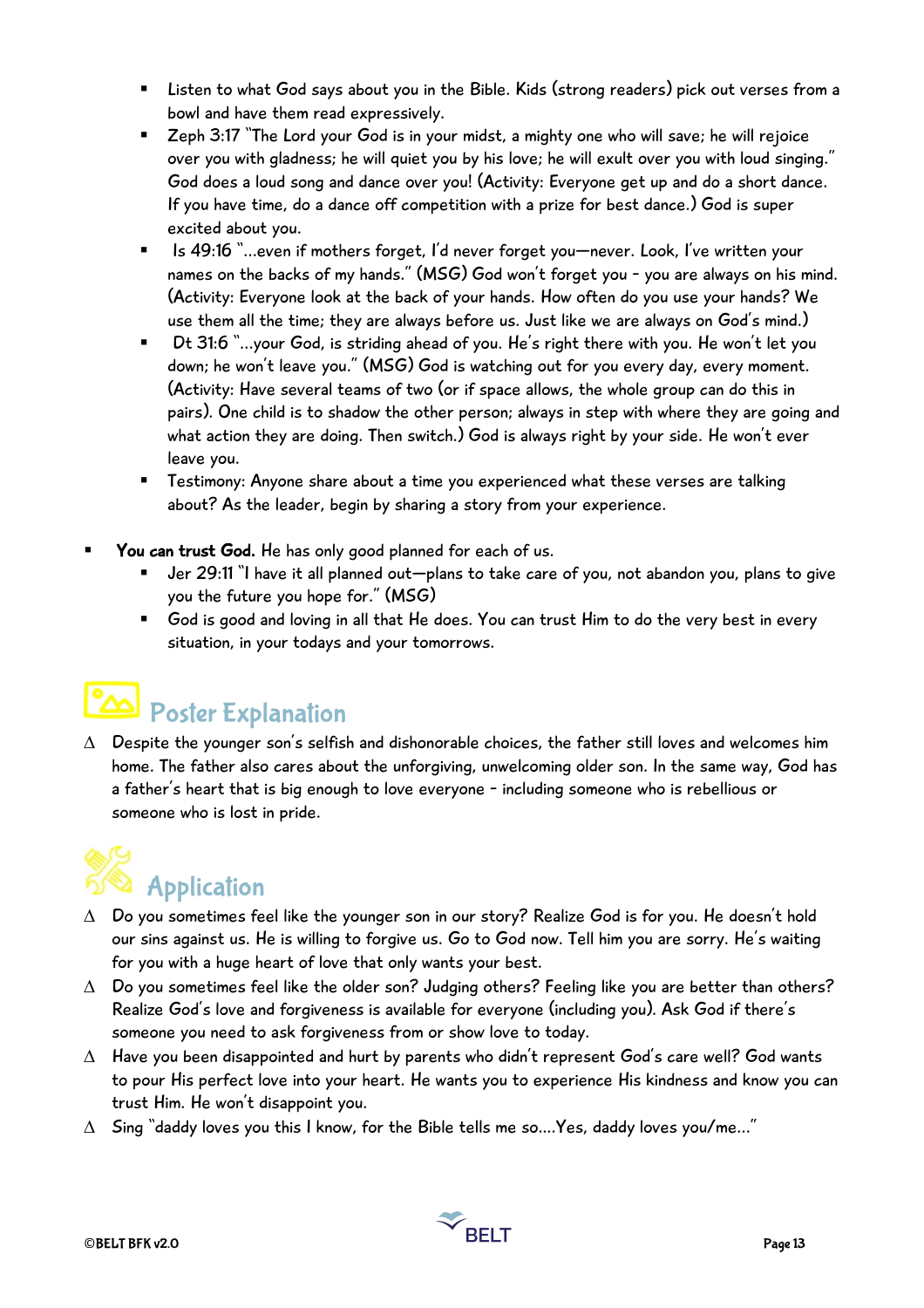

- $\Delta$  Make an origami heart. Inside, put a paper that says "Daddy loves you". You are always on the heart of God.
- $\Delta$  Lesson coloring page.

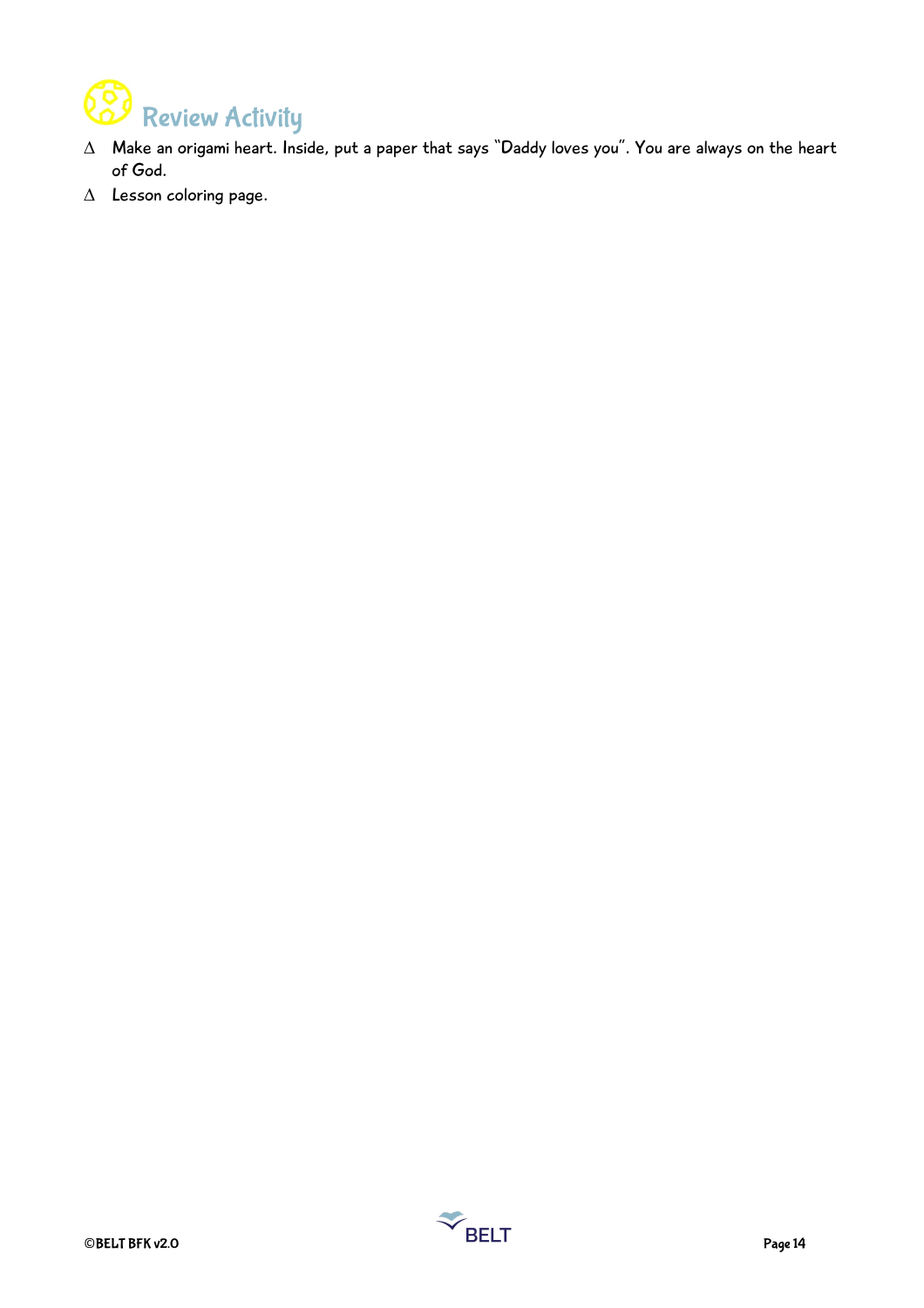### Amazing You



 $\Delta$  Know we are all of equal and incredible value being made in God's image.

# Dramatized Story

 $\triangle$  The Shepherd leaves the 99 for the one lost sheep. Mat 18:12-14

# Questions

- $\Delta$  What do you think about the sheep that left the protection and care of the shepherd?
- $\triangle$  Why did the shepherd leave the 99 sheep to find just 1 lost sheep?
- $\Delta$  What is Jesus, our good Shepherd, wanting to tell us through this story?

## Main Ideas

#### $\Delta$  We started as a beautiful thought in God's heart.

- We began as God's best idea yet. Gen 1:31 "God saw what He had made and it was very good." Each day when God was finished creating, He looked at his work and said it was good. But on the last day, after people were made, and God saw the completed picture of creation, He said it was very good. We are the finishing touch of God's masterpiece.
- He made us to exchange lots of care and love in a beautiful friendship with Him.

#### $\Delta$  You are unique.

- There is no one like you.
- Compare noses, ears, smiles, fingerprints. We are all different. God wanted it that way. He loves all our differences.
- Activity: Competition of longest tongue (touch nose), cross eyed, wiggling ears, double jointed….
- Eph 2:10 "we are God's handiwork". Handiwork means "work performed by power and wisdom". Psalms 19:1 "The heavens are telling the glory of God; they are a marvelous display of his handiwork." (Living Bible). We are a marvelous display of God's power and wisdom.

#### $\triangle$  You are valuable and irreplaceable.

- Drama: Short re-enactment as tell story of Matthew 19:13-15. Though some people thought children were a nuisance, Jesus wanted them nearby and He wanted to bless them. Jesus wants you close; He thinks you are super special and He wants to bless you.
- Activity: Treasure box with the most valuable thing in the entire world. Any quesses? Have a few swear to secrecy before looking in the box which reveals a mirror. Then show the whole group. Each of you are valuable, irreplaceable treasures.
- Demonstration: hold a local bill of high currency (who wants it?) Crunch it up, step on it, pretend to spit on it. Who wants it now? Did anything I do change its value? It doesn't

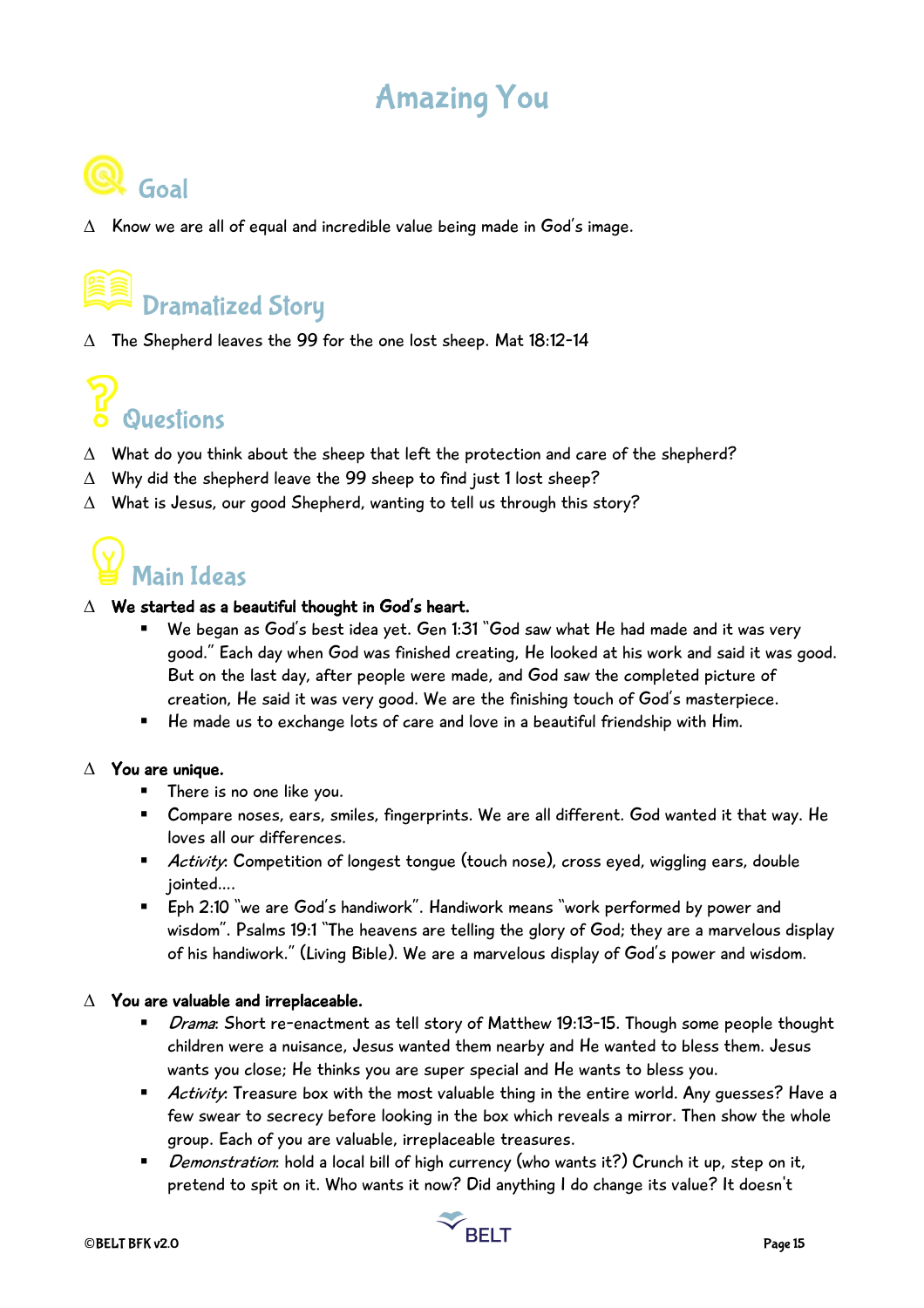matter what has happened to us or what's been said to us or how we've been treated, we are each of high worth and value. God thinks each of you are amazing!

§ Ps 139:13-14 "You made my whole being. You formed me in my mother's body. I praise you because you made me in an amazing and wonderful way. What you have done is wonderful. I know this very well." (ICB)

### $\Delta$  We are equal.

- § "So God created humans in his own image….He created them male and female". Gen 1:27 (Easy to Read Version)
- Our outsides are different, our abilities are different, our likes and dislikes are different, but being made in God's image means we have 'God's stamp'. We are one of a kind. 'Made by God' means we are the best. Each and every one of us is -regardless of age, skin color, the money we have or don't have, if we are a boy or girl, if we get good grades or not, if we are handsome or not, if we are super talented or not. No one is more important than anyone else, or more valuable than anyone else.
- Activity: distribute badges of honor "Made by God". Each child takes one and gives it to someone else they usually don't associate with and say "you are special".

### **Poster Explanation**

 $\Delta$  God made, and celebrates, our differences. Our high value doesn't change because of the family we were born into or birth order, the color of our skin, whether we are a boy or girl, whether we are rich or poor. We all are of equal and great value, made in the image of God.



- $\Delta$  Do you treat everyone fairly and with equal value? The way you treat others affects God, who created them.
- $\triangle$  Does the care you show for your body and mind reflect your incredible value?
- $\Delta$  You can't treat others with value or treat yourself with respect if you don't feel valuable. Jesus wants to speak to you through Ps 139:13-14.
- $\Delta$  Prayer: Get words for kids. Speak out God's affirmation over them.

# Review Activity

- $\Delta$  Activity: Accordion fold paper and draw an outline of a person, so when you cut it out, it produces lots of people holding hands side by side. (Color) God values each of us, we are all equally loved by Him.
- $\triangle$  Lesson coloring page.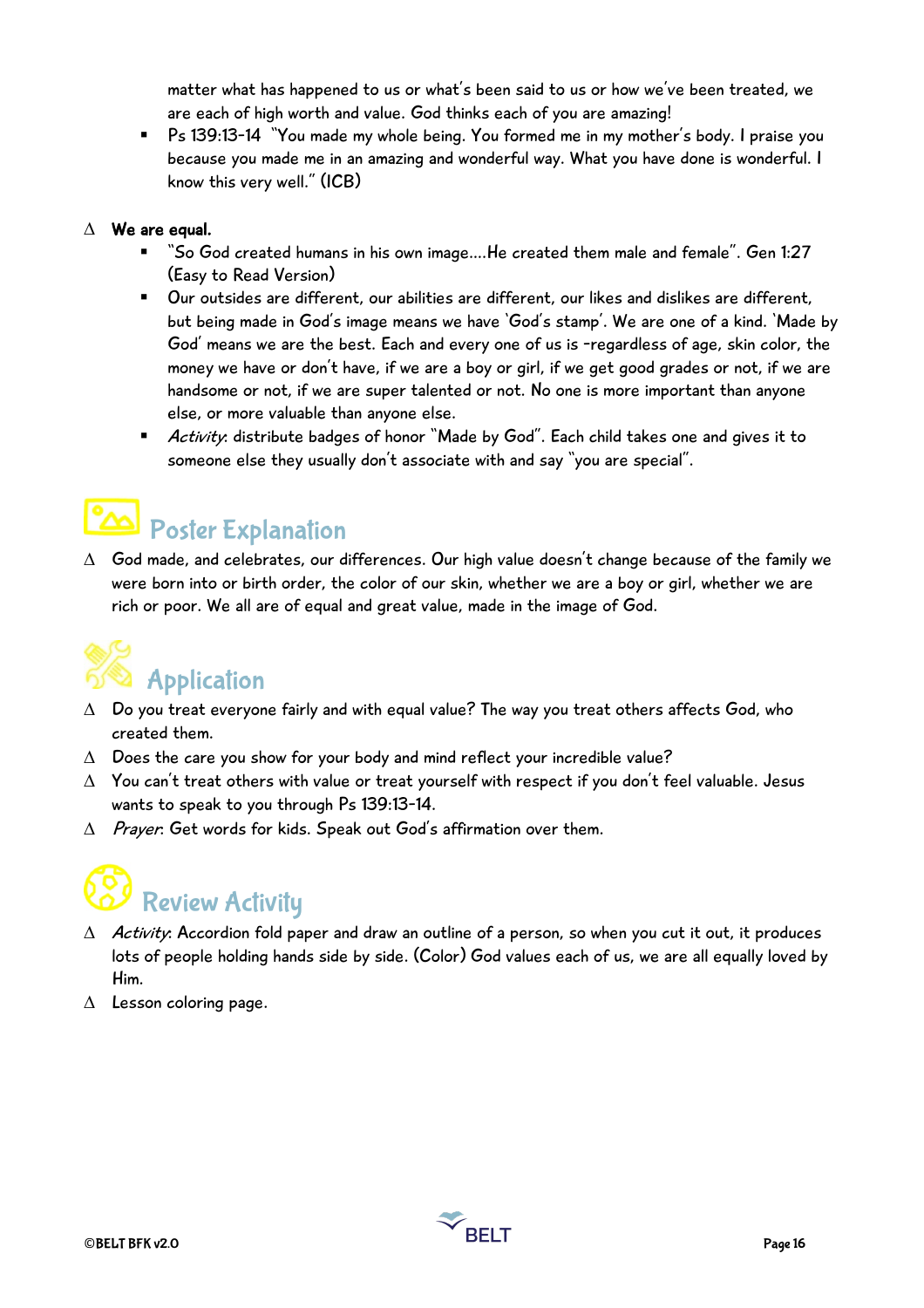### God's Smart Instructions



 $\Delta$  See how each command of God is designed in love for our very best. They protect us and our friendships with Him and others.

## Dramatized Story

 $\triangle$  Jesus and the lawyer. Matthew 22:34-40



- $\triangle$  What did the lawyer ask?
- $\triangle$  What was Jesus' reply? (Love God and your neighbor as yourself.)
- $\Delta$  Why did Jesus say, "the entire law is based on these two commandments"? (TLB) (If you are loving God and your neighbor, you won't act in a way that is hurtful to anyone.)



#### $\triangle$  The 10 commandments show how to love God and our neighbor.

- In Exodus, when the Israelites were wandering in the desert, they each did what they wanted to do without caring about God or others. It was unsafe. It's like a classroom without a teacher, without rules, and students without self-control. Would you like to be in that class? So the Israelites needed someone to step in.
- The 10 commandments were given to Moses to help keep the Israelites safe. The Israelites were lost and they didn't know God's rules of loving or living. They weren't loving God or each other.
- God writes in stone the 10 commandments. Ex 20:3-17 (Activity: Use hand actions to teach them.)
	- #1 no other gods hold index finger like #1 keep God #1
	- #2 no idols hold up two fingers together, and make them "bow" up and down
	- #3 honor God's name -hold three fingers up to your lips, and push them away like talking
	- #4 keep Sabbath rest your cheek on your right hand with thumb folded in, four fingers pointed out (like sleeping)
	- #5 honor parents use 5 fingers to salute (yes sir)
	- #6 not murder hold up six fingers, pointing two fingers like a gun into the palm of the other hand, with those four fingers extended upwards (like a hold up).
	- #7 stay committed in your marriage hold out your left hand palm up and have your index and your middle finger of your right hand walk on the palm like they're getting married, and say "one man with one woman"
	- #8 do not steal hold up eight fingers: 5 on the left, 3 on the right, then quickly 'bump'

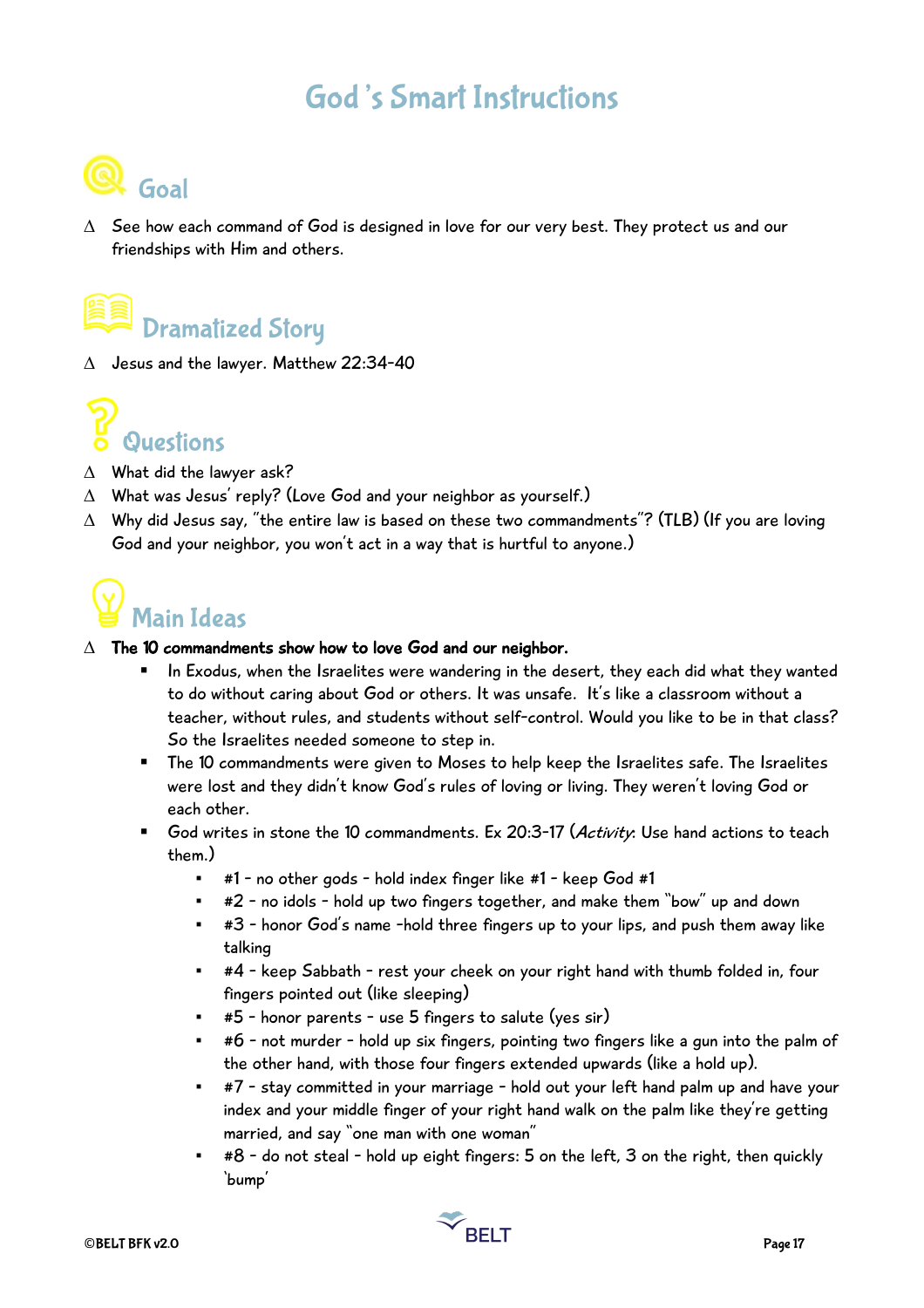- your hands together and switch to 4 fingers on each hand
- #9 do not lie use thumb and 4 fingers to talk like mouth at other four fingers
- #10 do not be jealous hold up ten fingers and pretend to "grab" in front on you, "I want!

#### $\Delta$  The 10 commandments keep us safe and our relationships happy.

- God who made us knows what's best for us and our relationships. Out of his wisdom and love he gave us instructions on how to love well.
- The commandments are like stop signs or a warning, 'danger ahead'. The 10 commandments are like a fence on a cliff that keeps people from falling over it.
- Draw an image of a house by a cliff. Draw a little toddler crawling close to the edge of the cliff. What should the parents do? Would it be more loving for the parents to leave the child alone to freely explore or to put a fence up? God is a wise parent who loves us. The 10 commandments are God's fence of protection for us.

#### $\Lambda$  At the heart of each commandment is wisdom and love.

- § God doesn't like to tell us random things to do to make us miserable. He loves us and knows what's best to protect us and all our relationships.
- Activity: Draw 2 large chalk circles on the ground (if outside) or use masking tape (inside). In one circle, post the words "love God" (or draw a heart pointing to God). In the second circle, post the words "love your neighbor" (or draw a heart pointing to a person). Call out a commandment. The kids need to run to the circle that displays who the command honors. Alternatively, you could break the group into small teams (4-5) and have them place a picture of each commandment into the right circle (go over the images first so they are clear what they represent). The group with the most correct gets a prize. Discuss any that are wrong.
- Did you notice the first 4 commands are about what? Loving God. They make sure we keep God our #1 priority and show Him respect. Then the last 6 are about? Loving others. Whether it's parents, our siblings, or others. God wants to be sure we take good care of all our relationships.
- For you, what does loving God look like? What does loving your neighbor look like?

### Poster Explanation

 $\Delta$  Love wants to protect. Whether it is parents keeping their children safe from a dangerous cliff by building a fence, or God who gives us commands to protect us (like a fence) from hurting ourselves or others. Each command is designed in love and for our best so we can live safely and happily together.



- $\Delta$  We've seen how God wants us to live together well so He told us how.
- $\Delta$  If God has been bringing something to your attention about how to better love Him or your neighbor, what are you going to do about it? Make a decision in your heart and talk to God about it. Talk to a parent or trusted adult who can also pray with you and follow up with you.

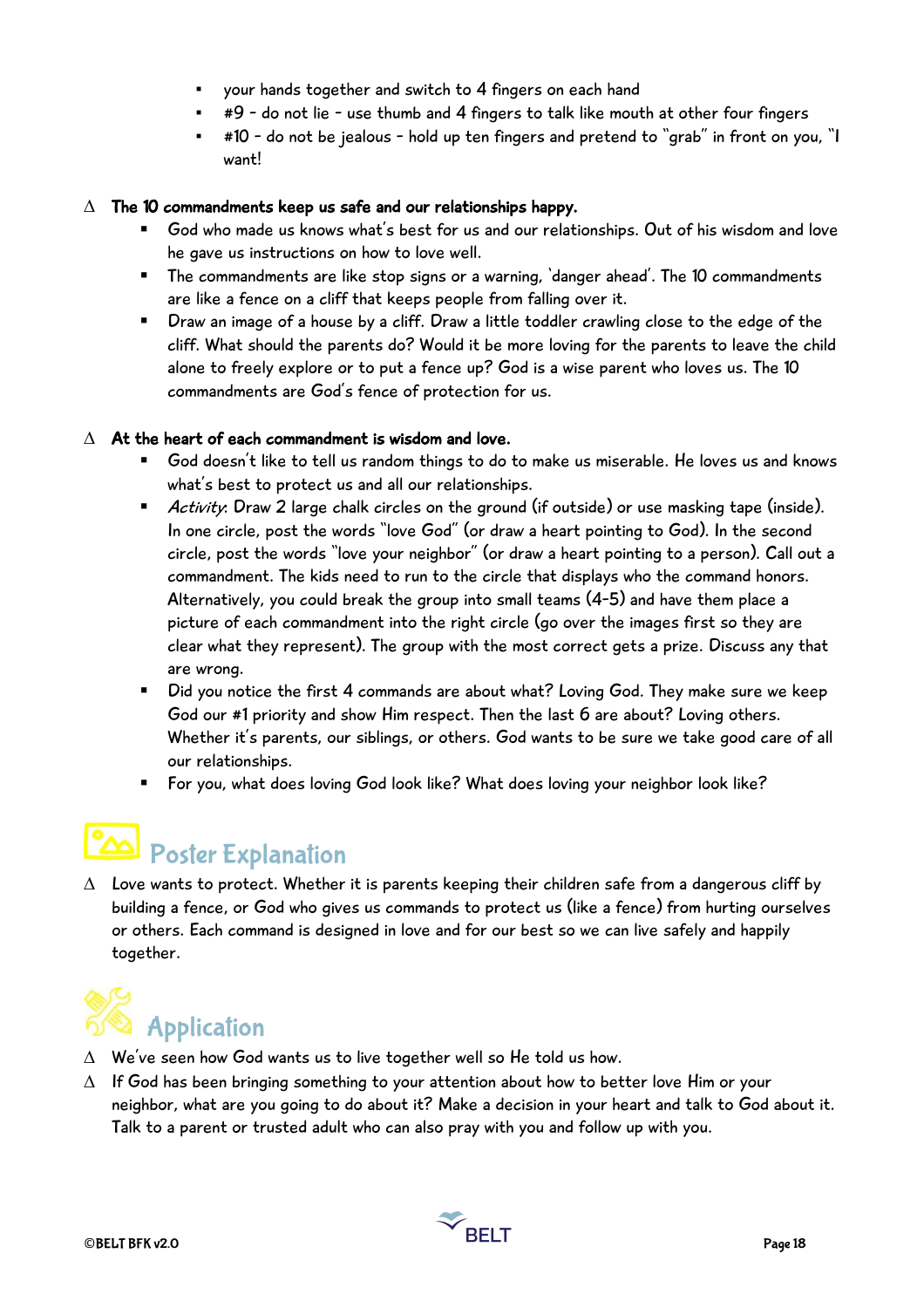

- $\Delta$  Play 10 Commandments Count Off you call out a number, children need to use hand motions to indicate what command it represents. If you want to make it more challenging, you can do the actions with them, but sometimes do them incorrectly. Ones who get it wrong, sit out. Last few can be brought to the front so the group can also judge correctness of their responses. Winner receives a prize.
- $\triangle$  10 Commandments Pictionary divide into 2 teams. You whisper a commandment to the team representatives. Both try to draw a depiction of the command on separate poster paper (or act). The team to guess correctly gets a point. Each team member gets a chance to draw (or act). The team with the most points, gets a prize.
- $\Delta$  Lesson coloring page.

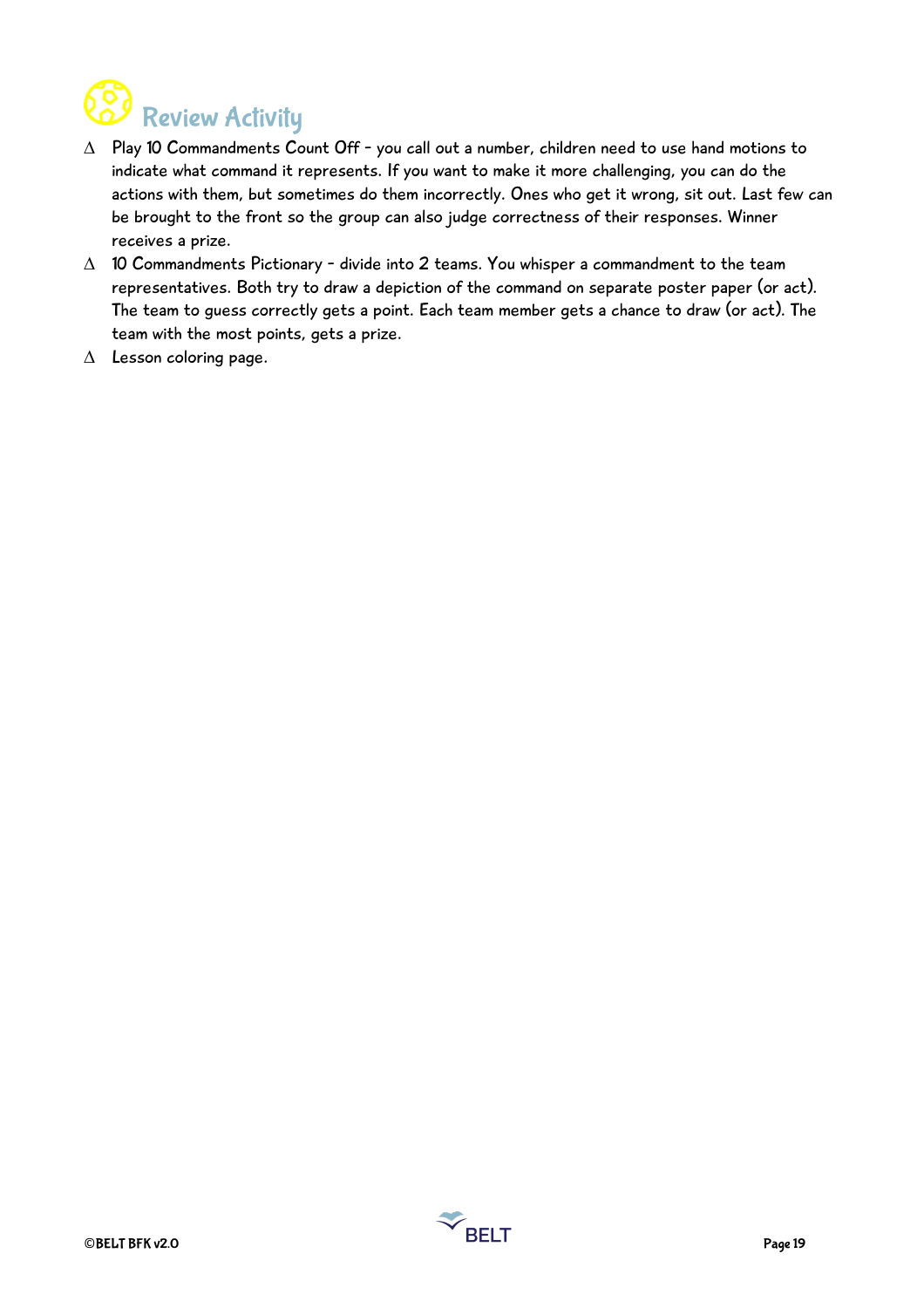### Breaking God's Heart



 $\Delta$  Understand that sin is doing things our way instead of the way God has told us. It is hurtful to others and ourselves, and especially hurts God.

### Dramatized Story

 $\Lambda$  The first sin. Genesis 2:16-17: 3:1-13



- $\triangle$  Were Adam and Eve happy living under God's care?
- $\Delta$  What did Satan try to do? (He wanted them to question God's care.) How did he do this? (He appealed to their self-interest). Did he force them to disobey?
- $\Delta$  Did Adam and Eve know that they were being disobedient? How do you know? (They repeated what God had told them and then hid when God was looking for them.)



#### $\Delta$  Sin is doing things our way instead of the way God has told us.

- Like with Adam and Eve, Satan can't force us to do the wrong thing. He can encourage us to do what is wrong by appealing to put ourselves first. He makes something we know is wrong look so good. But the choice to sin is always ours.
- (Pass out verse to strong reader) James 1:14-15a "A person's own evil desire leads him away and (tempts) him. This desire causes sin".(ICB)
- Like with Adam and Eve, who knew what God wanted them to do, sin is when we know what God wants us to do, but we choose not to do it.
- (Pass out verse to strong reader) Jam 4:17 "And when a person knows the right thing to do, but does not do it, then he is sinning". (ICB)
- § God isn't fooled by our excuses for sinning. He isn't fooled either if we try to look good before others for selfish reasons. God knows why we do things and sees clearly what is in our hearts.
- (Pass out verse to strong reader) 1 Sam 16:7 (ICB) "People look at the outside of a person, but the Lord looks at the heart." Are your choices based on loving Him and putting Him and others first or are you thinking only of yourself?
- Sin is making ourselves more important than anyone not loving God or our neighbor.

#### $\wedge$  Sin is hurtful to others and ourselves.

- People living for themselves will hurt others around them.
- Selfishness leads to unkind words and actions, disobedience, disrespect, lies, anger, greed all these result in dividing people, hurting our friendships, causing us also to feel badly and become isolated because people don't want to be around us.



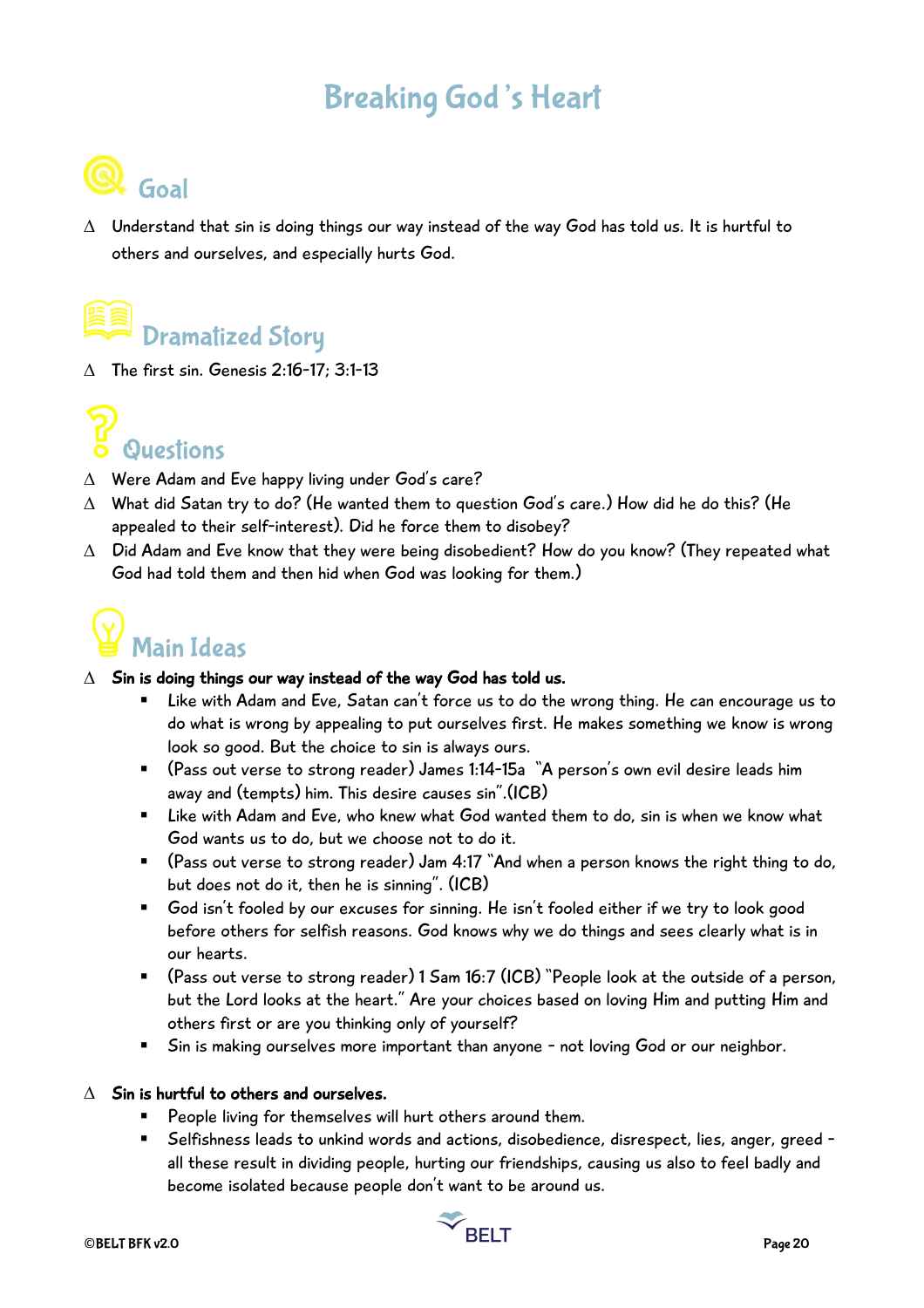- *Drama*: Me! "Me" is the only word ever used in this drama. Any activity with another person is possible- sport, singing a duet, friends playing with a toy. Every activity begins amiably, then ME begins to dominate (slowly getting louder, with each person becoming increasingly more aggressive as they alternate saying "me"). Each scene ends with both people angry, storming off. Can do multiple scenarios.
- *Drama*: as you talk about the selfish things you do, slowly wrap a rope around your limbs and body until you can't move ("It's ok that I stole some answers from Tommy's test - he's so much smarter than me. It doesn't matter if I took her pretty bracelet - she has more anyway. I'm not going to give her an invite to my party because people like her more than me. I'm not going to do my chores -I don't care what my parents say. So what if I think wrong thoughts about them - no one knows anyway….") This is where our selfishness leads. We are stuck, entangled in sin.
- Can you think of other examples of the results of putting ourselves first: arguments, friends who don't want to be with us anymore, parents who lose trust in us….

### $\triangle$  Sin always devastates God.

- In our first story in the Garden, does anyone know what was the worst consequence when Adam and Eve disobeyed? (The terrible pain it caused God in losing the close and perfect connection He had with them when they walked together in the cool of each evening. His hopes at the start of creation were crushed.)
- We often forget the one who is most affected by our selfishness is God.
- Ps 78:40-41 "Israel turned against God so often....! They made God very sad. Again and again they tested God. They brought pain to the Holy One of Israel". (ICB)
- Because God loves us so dearly (even when we disobey) and has such high hopes for us, He is hurt the most when we disobey. It's like slapping our parents in the face. God always suffers the most when we choose ourselves over Him.
- Can add a *personal story* of a time in your life when you were defiant of your parents. Share how it impacted them, the pain it brought to them. Even more, when we aren't putting God first in our lives, we break His heart.

## Poster Explanation

 $\Delta$  Like the boy climbing the fence, we get tempted to do things that are not good for us which God lovingly warns us not to do. By choosing to ignore God and by following our own desires, we cause pain to ourselves and others. We hurt friends, parents, and we really hurt God who created us to love and obey Him in a close friendship.



- $\Delta$  What we say and do shows what is most important to us God or ourselves. Ask God to show you any ways you have been only thinking about yourself and not caring for Him or others. Consider what you do in secret as well as how you speak and act towards others, especially your family.
- $\Delta$  Hand out dark paper. Write down or draw pictures of anything you've done that has hurt others or God. If you feel sorry for those things, crumple up the paper and put it at the bottom of the cross (if you have one, otherwise in the waste basket). You can tell Jesus you are sorry. Lead out in a prayer of remorse for hurting others and breaking God's heart.

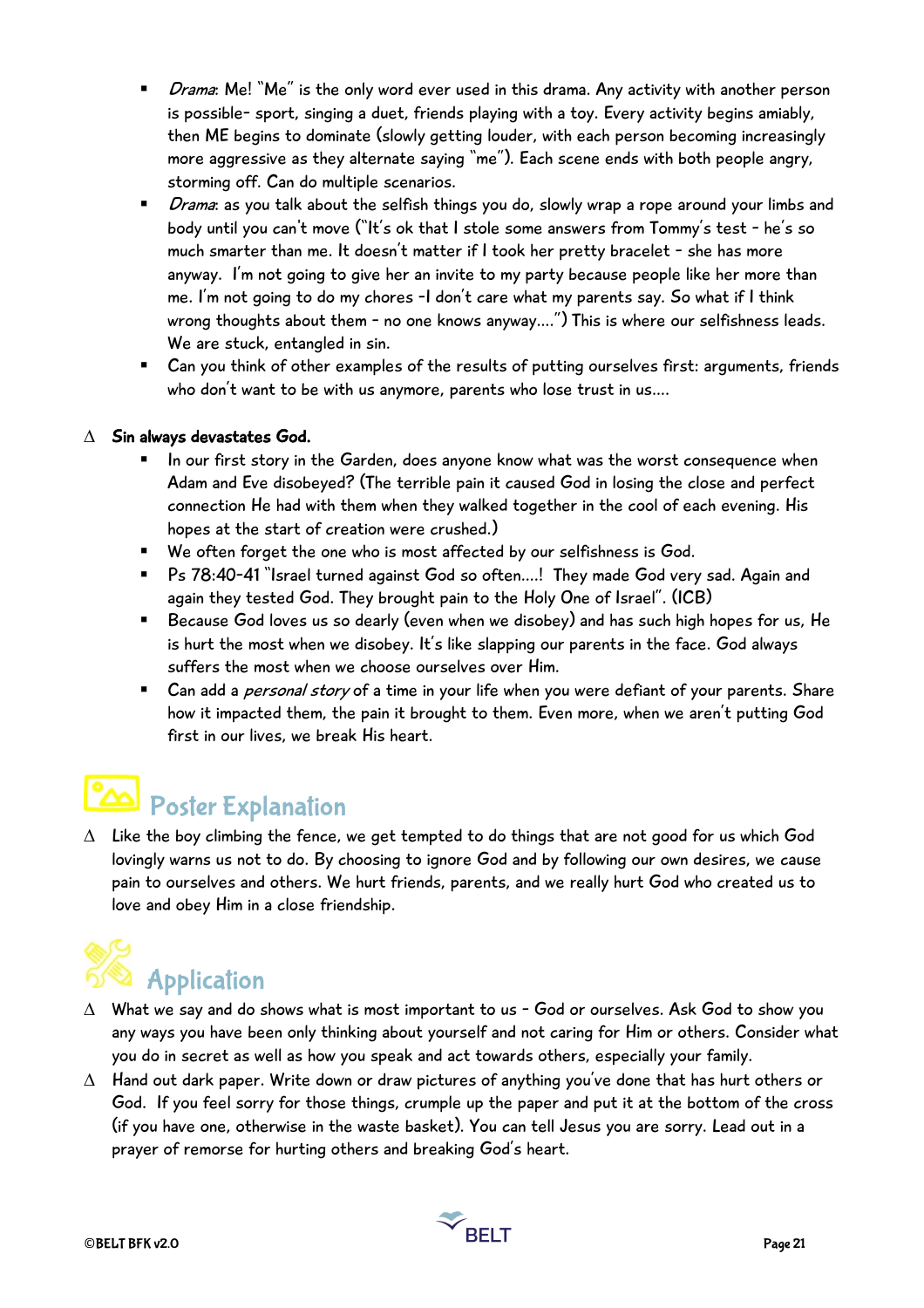

- $\Delta$  "Selfishness says". Like Simon Says, someone gives instructions. Other kids only do those things which begin with "selfishness says". Otherwise, if someone in the group follows instructions, he is out. Eg "selfishness says poke your neighbor…. walk away.… grab for something…. whisper a secret…. stick out your tongue…. pinch someone…. make a mean face…. push someone…. "
- $\triangle$  Lesson coloring page.

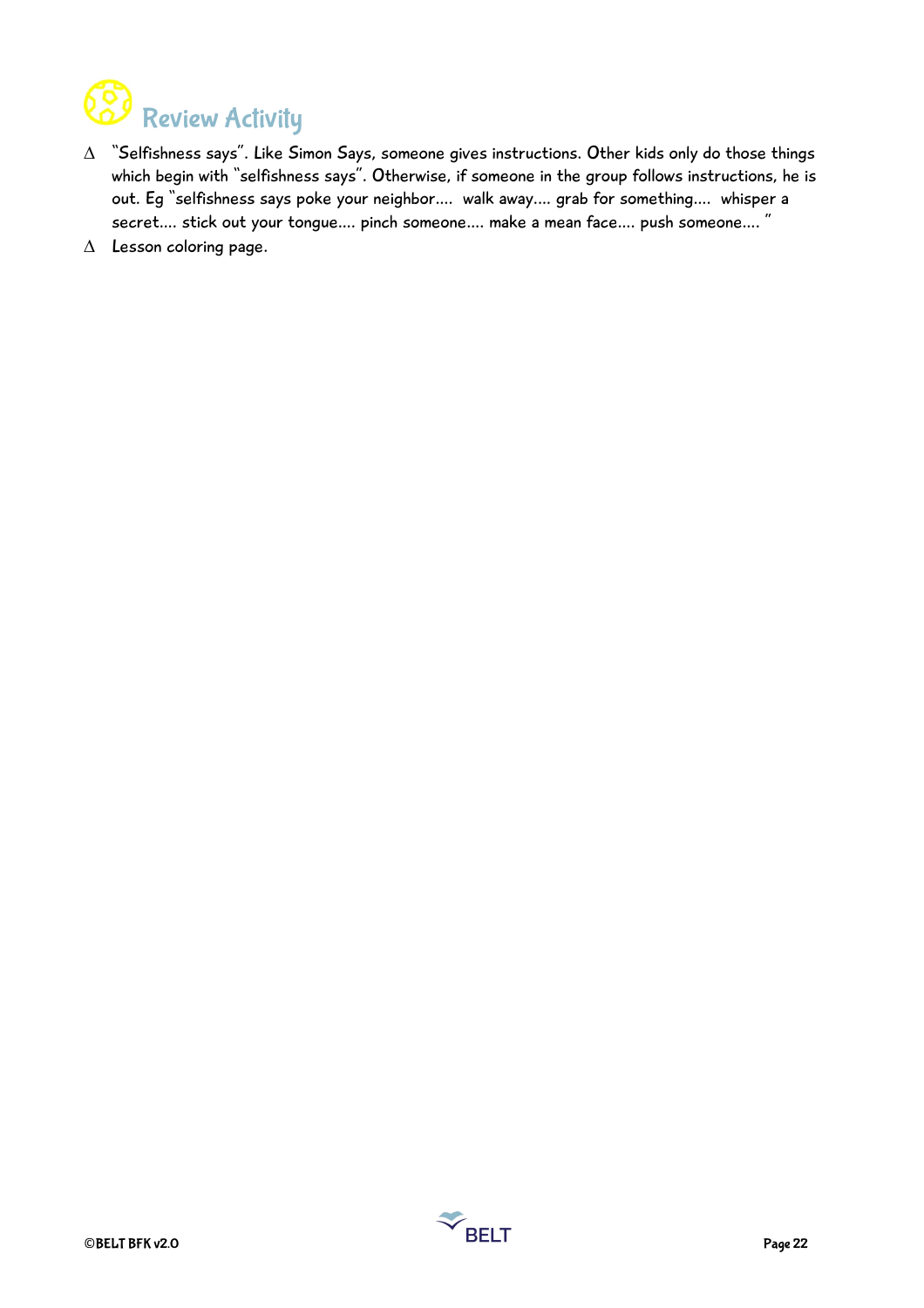### The Best Gift

## Q Goal

 $\Delta$  Learn about the amazing gift of forgiveness and friendship Jesus offers when He willingly took the punishment for our wrongs. We now can join His family as we ask His forgiveness and make Him our #1 priority. (Note: this teaching is particularly long and may need to be broken down into 2 sessions, between point 2 and 3.)

## Dramatized Story

- $\triangle$  Jesus with Zaccheus. Luke 19:1-10
- $\Delta$  After creatively telling the story, allow kids to identify different roles in the story and then everyone takes on a role (can have multiple people acting out 1 person). They re-enact as you narrate again. Then ask different role-specific questions.
	- § Tree What was all the excitement in Jericho? How did it feel to have Jesus' attention?
	- Zaccheus So why were you so interested in the big commotion? What were you thinking when Jesus began to talk to you - a social outcast?
	- Crowds So what was going on in your mind when Jesus spoke to this thief this tax collector? How did you feel when Jesus invited himself to the thief's home?
	- Jesus Why did you choose to speak to the sinner Zaccheus? Why invite yourself to his home?
	- Zaccheus How did it feel to have someone so famous single you out and want to dine with you? What was happening in your heart? What did you feel compelled to do as a result?
	- Jesus Why did you say "salvation has come to this house"? What were you seeing change in Zaccheus? Why invite him to be your friend? (Wants everyone to be His friends. Came to seek and save the lost.)

# Questions

 $\Delta$  Listed with above activity

## Main Ideas

- $\Delta$  Though we did wrong, God made a way for us to be forgiven and reunited. Jesus offers the best gift ever.
	- God had a very big problem. What was that? Those He created to be His friends were far off. His dream for a huge family was in ruins because of our selfishness and sin. We couldn't make things better no matter what. Our good works could never cancel out our misdeeds.
	- But Jesus had a plan. He offered a gift that cost Him everything.
	- See our God of never-ending love wants to give, wants to unite, wants a huge family reunion.

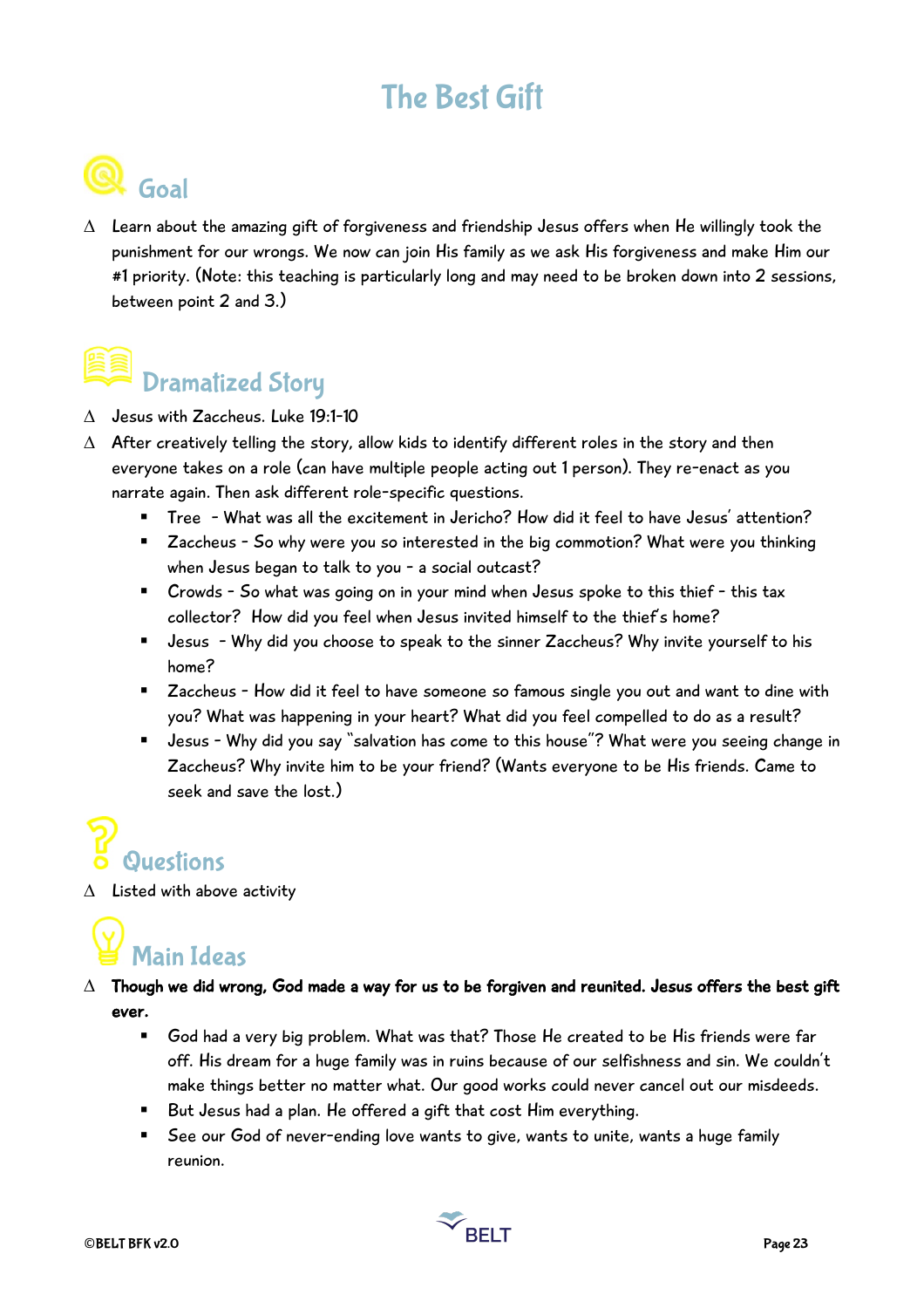- Activity: I have something here that is very special. I value it more than anything else. Would anyone like this gift? (present nicely gift-wrapped box/gift bag with small crosses inside for distribution)
- The gift Jesus offers is so much better, much longer lasting and far more expensive than any gift you've ever received. It's the gift of forgiveness for every wrong we've done and the gift of friendship with our Maker.
- $\Delta$  In the greatest act of love, Jesus willingly suffered a horrible death, taking the consequences for our selfishness.
	- Someone needed to pay for our wrongs. The price for sin is death.
	- (Pass out verse to strong reader) Romans 6:23 "The payment for sin is death. But God gives us the free gift of life forever in Christ Jesus." (ICB)
	- Crucifixion was the most cruel and painful and disgraceful way to die.
		- Jesus (who committed no crime or sin) was publicly beaten, whipped, insulted and spat on. A crown of deep thorns was placed on his head.
		- His hands and feet had long stakes driven through into a wooden cross.
		- It was the most painful way to die, and also the most shameful.
	- Did Jesus have to die?
	- (Pass out verse to strong reader) Jn 10:18 "No one takes my life away from me. I give my own life freely." (ICB)
	- § Why did he do it?
	- (Pass out verse to strong reader) Heb 12:2 "He was willing to die a shameful death on the cross because of the joy He knew would be His." (TLB) Jesus did it to make a way for friendship with us.
	- But Jesus didn't stay in the grave. God's love and power raised him up, defeating sin and death and Satan.
	- *Drama*: That's like if (child volunteer) committed a crime (put handcuffs/rope on and start dragging him to prison. Then (child volunteer) came along and said I love them; please put me in prison instead (remove handcuffs/rope and place on other child). That's what Jesus did for us. He took the terrible punishment for our selfishness which is death.
	- We were the guilty ones, but now we have received pardon.
	- (Pass out verse to strong reader) 1Jn4:9-10 "This is how God showed his love to us: He... sent his Son to die in our place to take away our sins." (ICB)
	- And not only are we forgiven, but we are invited to be a part of God's family.
	- (Pass out verse to strong reader) 1Jn3:1 "The Father has loved us so much! He loved us so much that we are called children of God. And we really are his children." (ICB)
- $\Delta$  The right response to Jesus' extreme act of love is to be sorry for our sin and to make Him the #1 priority in our lives.
	- § Humble ourselves and turn from selfishness
		- **•** *Drama*: Luke 18:10-14. Who showed real humility and sorrow here? Who was forgiven? The tax collector was made right with God because he humbled himself, admitted his sin, and asked God to forgive him.
		- To be sorry for something means to not want to do it again. So if I'm heading this way to do something I know is wrong, instead I should do what? (head the opposite

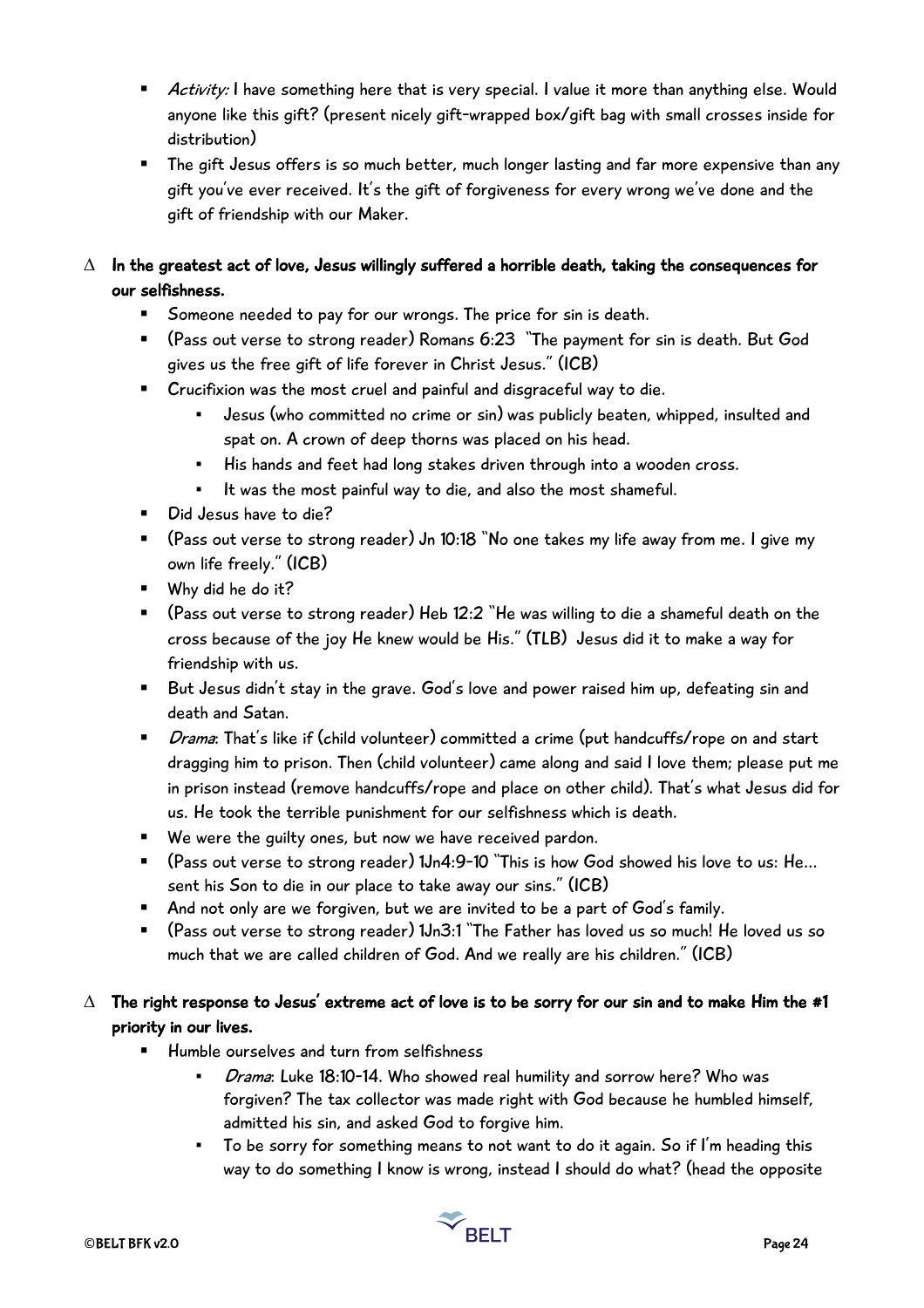way) If I'm taking things from others, instead I should do what? (give it back) If I'm choosing angry responses, instead I should choose what? (kind responses)

- § Trust Jesus to forgive us.
	- When people were being mean and cruel to Jesus on the cross, he said, "Father, forgive them..." (Luke 23:34). You can trust (have faith) that Jesus is 100% willing to forgive you too.
	- **•** Activity (can also be done for the Review Activity): faith fall. Have a smaller person in standing position fall backwards off a table into the clasped arms of a group (including several adults and older children). Faith is more than mental agreement, it's an action as well. It's taking confident steps towards forgiveness and obedience.
	- In forgiving us, Jesus takes our ugly selfishness (like the paper at the cross) and he burns it up. (Place paper in a box to burn outside now or later). He doesn't bring it up again. He gives us a fresh start.
	- Ps 103:11-12 "As high as the sky is above the earth, so great is his love for those who respect him. He has taken our sins away from us as far as the east is from the west." (ICB)
- Live for Jesus as our new priority in life.
	- "Christ died for all so that those who live would not continue to live for themselves. He died for them and was raised from death so that they would live for Him". 2Cor5:15 (ICB)
	- Make Jesus #1. Everyone hold up pointer finger. Say together "Jesus is #1". Repeat.
	- Drama: when I was living my life just thinking about myself, I got weighed down fast. (Pace with a backpack on your back which gets heavier with each selfish thing you mention. Have someone add a block or big stone for each selfish thing.) I didn't care if I was mouthy to my parents; or insulting to my sister - she deserved it anyway. When I gave away my friend's secret, I don't know why she made such a big deal about it - now she doesn't talk to me. I got lucky when I took something from the store the first time - they didn't see me - but the next time I got caught and now I'm grounded….. Seemed like everyone was against me. Then one day, a teacher at school introduced me to Jesus. She said He could take this weight I'm carrying and give me a fresh start. So I turned to Jesus for help. (Drop backpack.) Everything began to change. Starting with me - I didn't feel so crummy inside and I didn't want to mess up things with my parents or sister or friend. I owed them an apology for sure. I feel like I'm starting over again  $-$  but this time, I'm doing things Jesus' way.
- Is 44:22 God's speaking to us today: "I've blotted out your sins; they are gone like morning mist at noon! Oh, return to me, for I have paid the price to set you free". (TLB)



 $\Delta$  Jesus offers the wonderful gift of forgiveness and a new start as we humbly come to Him, ask Him to forgive us and begin to live for Him. You don't need to work for this gift or be good enough to receive it. Because of Jesus' great love, He willingly took the consequences for our selfishness and

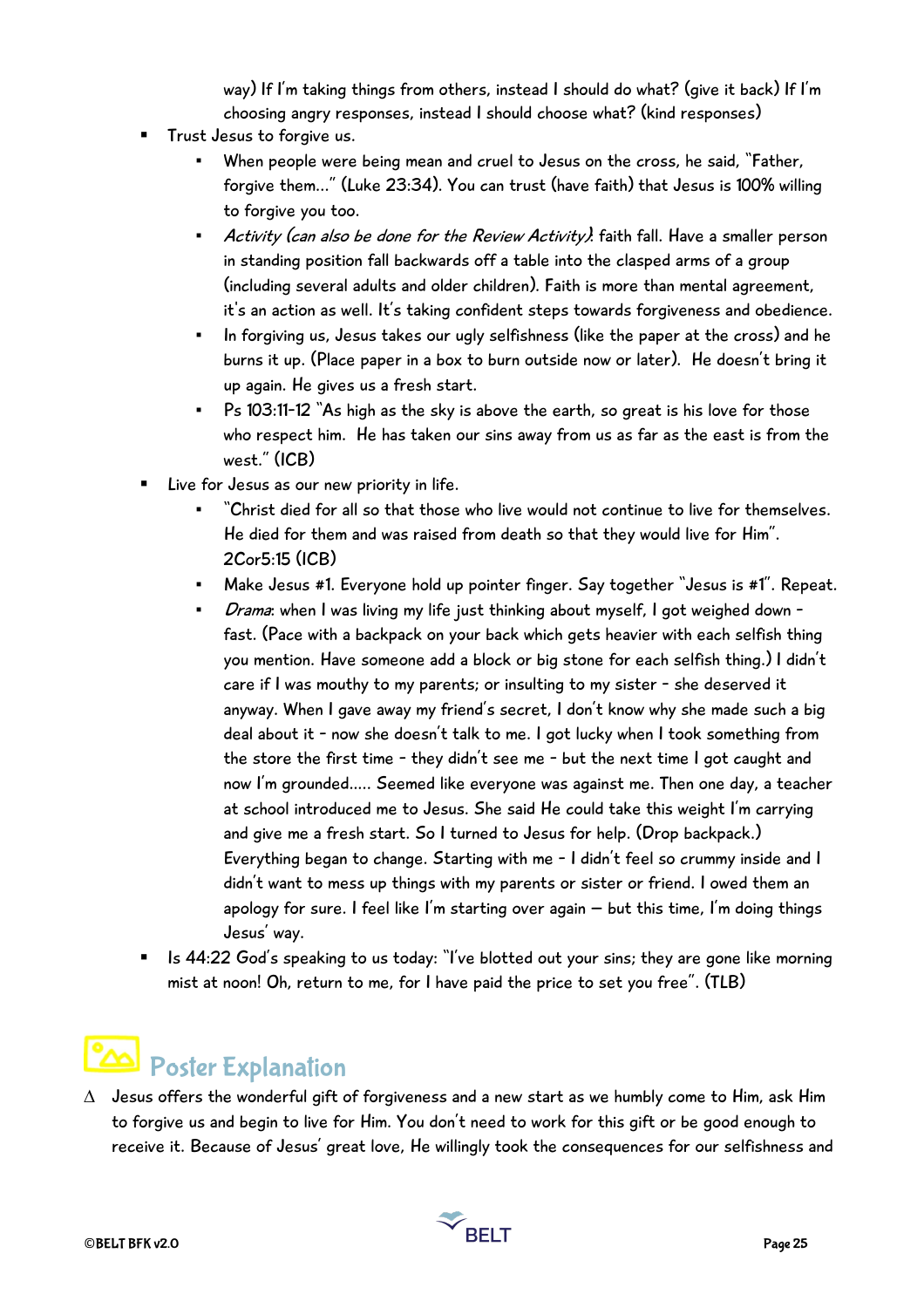wrongs, suffered a horrible death, and instead offers the opportunity to come into His family and to become His friend.

# Application

- $\Delta$  Yesterday we had the chance to put the things that were hurting God and others at the cross. God sees if we are sorry or not. Maybe He's telling you to apologize to some people and make things right. God sees if we are wanting to follow His good ways and make Him #1. And if we are, He wants to forgive us and give us a new start. So the decision is ours. If you want to give your life over to Jesus, and accept His gift of forgiveness and friendship, let's pray that out together. (Pray)
- $\Delta$  Burn/bury the papers from the foot of the cross to represent Jesus forgiving and forgetting our sin.
- $\Delta$  If you prayed for Jesus to be #1 in your life, and you really meant it, He will forgive you and He will bring you into his family. Activity: Distribute to everyone large number 1 bookmarks that say "Jesus is #1" to be a reminder of your choice to live each day for Him.

# Review Activity

- $\Delta$  Repentance Game (Phrases and actions get quicker each successive round. See who can get actions correct the whole time and give him/her a prize. Kids sit out when they make a mistake and then help you find others who make mistakes.)
	- Admit your sin. Action: Point to your mouth.
	- Ask for forgiveness. Action: Clasp your hands together as if you're praying.
	- And turn from sin. Action: Spin around in full circle.
	- Keep repeating phrases/actions more quickly each round after initial explanation. Mix phrases up if you are wanting to make it more challenging.
- $\triangle$  Lesson coloring page.

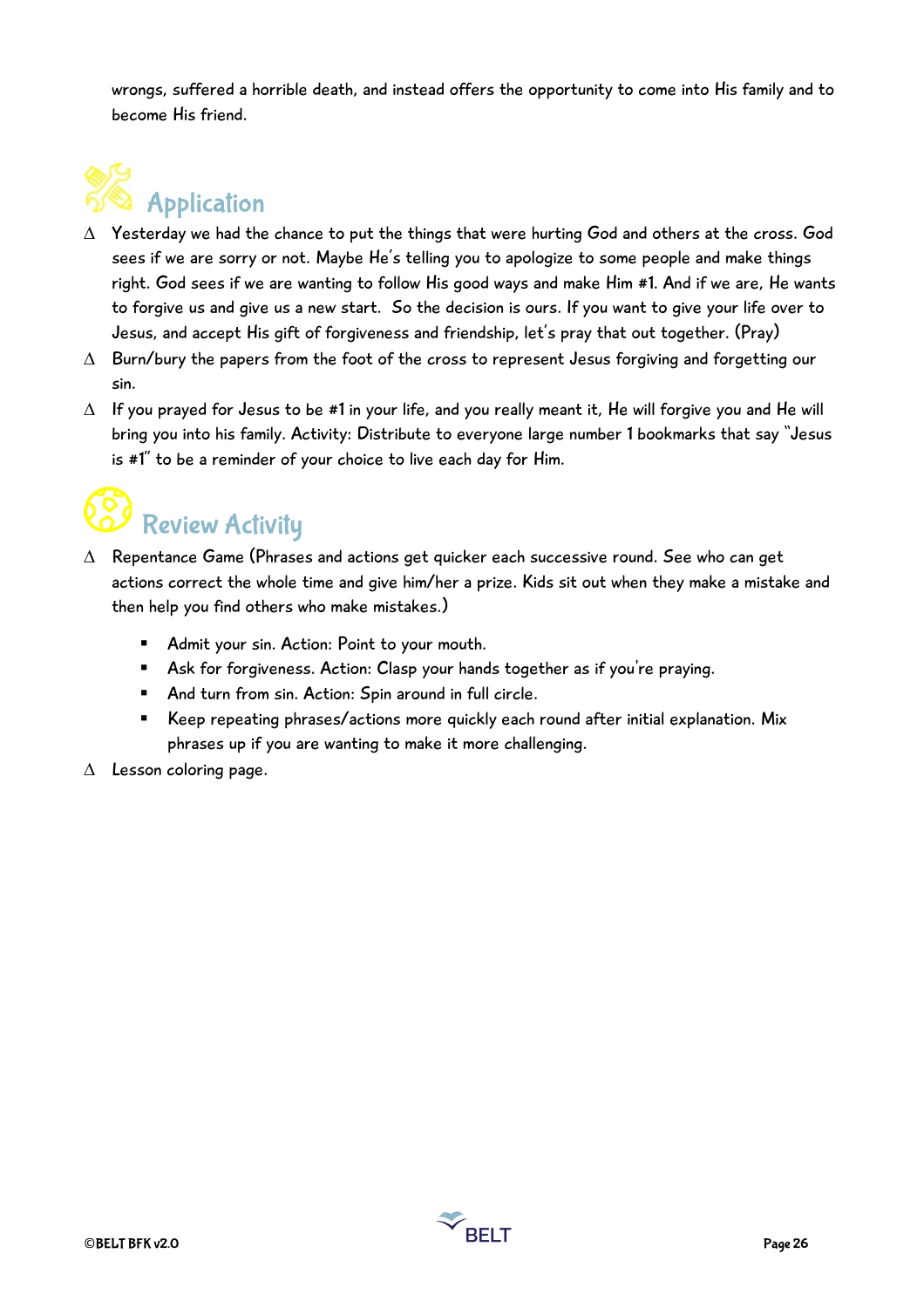### I Can be a Close Friend of God



 $\Delta$  Discover how we can be close friends with God. Through the habits of talking, listening and appreciation, we can enjoy growing close to Him.

## Dramatized Story

 $\triangle$  Luke 10:38-42 Mary and Martha



- $\Delta$  While Jesus was teaching at the home of Lazarus, what were the sisters doing?
- $\Delta$  How did Martha respond when she discovered what her sister was doing as Martha was busy with hosting preparations?
- $\Delta$  What did Jesus say was the most important thing to be doing? (Taking time to be with Him.)



#### $\Delta$  Knowing about someone isn't the same as knowing someone.

- Illustration: Show a bill with the face of the country's leader on it. Talk about what a good friend he is. Quote information about him. Then have pre-arranged an audience member who asks questions about the leader's favorite food, his hobbies, what he's most passionate about, when you last had a chat with him etc. Knowing about someone doesn't equate to knowing him personally.
- Same with God. Many people know lots of things about God and even do lots for Him, but are not close to Him at all. God desires for each of us to be His really good friends.

#### $\Delta$  We were created for close friendship with God.

■ Picture cards. (Show picture images or real objects and ask suitable questions): Eg. The road is made for what? A car. A fish is made for what? Water. An umbrella is made for? Rain. A candle is made for? The darkness. Candy is made for? Our enjoyment. Hold up an image of a person - who are we made for? We are made for God. There is a reason we are here on earth. God made us higher than the animals, with amazing abilities, to enjoy a wonderful friendship with Him.

#### $\Delta$  Friendship habits help build strong connection.

Drama: two friends meet, one does all the talking only about themselves- without once stopping to let the other speak a word. How would you like a friend like that? Is that the type of friend we are to God?

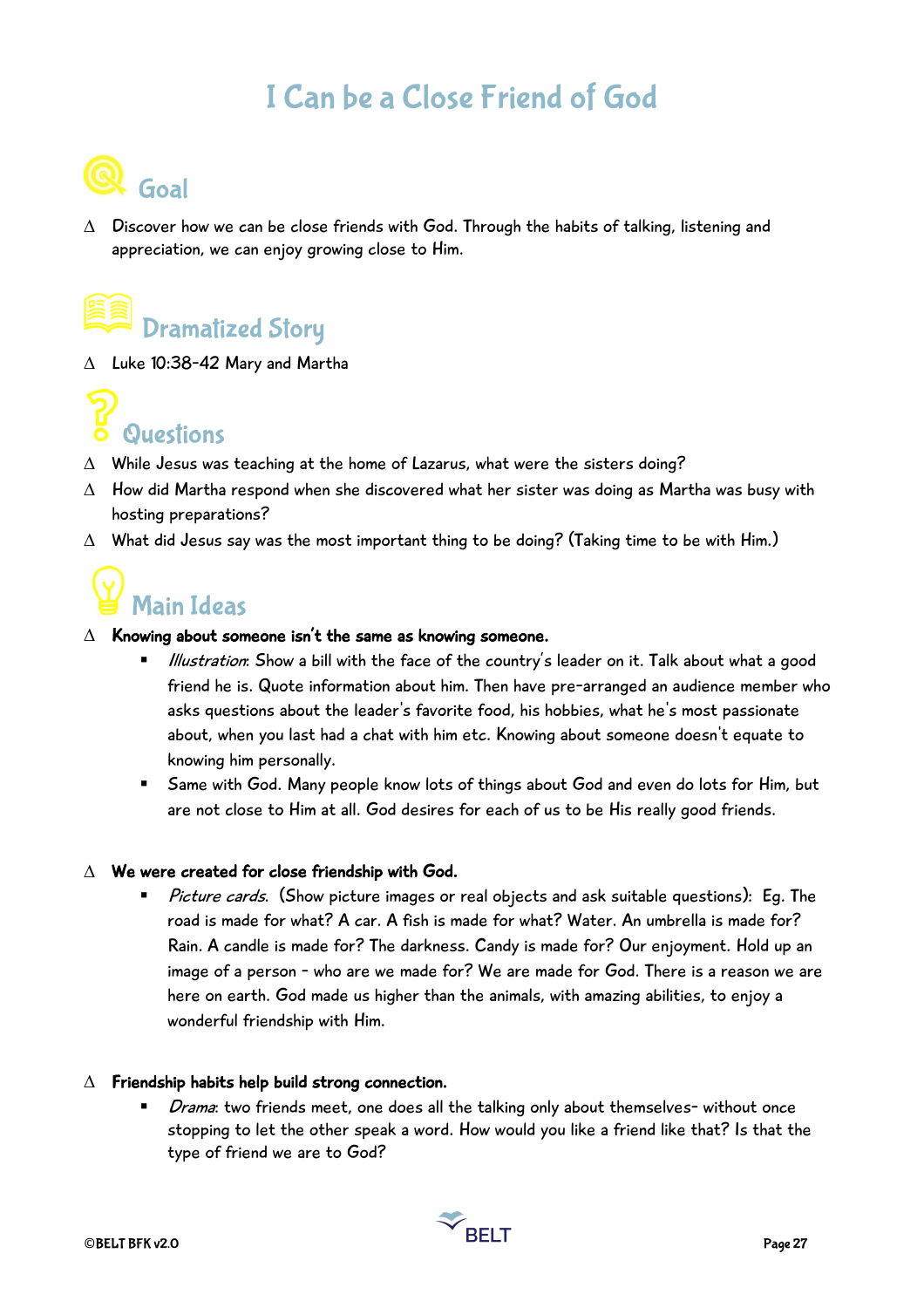- It's fine to talk to God (we call this prayer), but we also need to take time to listen to Him (He wants to talk to us through His Word and to our hearts) and take time to admire and express our gratitude to Him too.
- § Talking Habit
	- Talking to God is as natural as talking to your best friend.
	- In Mat 6:9-15, Jesus' friends were unsure how they should talk to Papa God. Jesus gave them a simple example. Anyone know the Lord's prayer? Recite. Jesus included in his prayer what things?
		- Appreciate and honor God
		- Pray for His will on the earth
		- Ask for our personal needs
		- Admit our sins
		- Forgive others who have hurt us

### § Listening Habit

- John 10:27 "My sheep listen to my voice. I know them, and they follow me".
- When Jesus was on earth, his disciples could speak with him face to face. Now that Jesus is gone, he still wants to speak to us.
- If our parent is whispering something to us from the other side of our house, how are we going to hear them best? (by getting closer to them). That's the same in our friendship with God. The closer we get to Him, the better we'll hear His whispers in our hearts.
- Activity: have a child listen to someone whispering something (John 10:4?) while everyone in the room is being noisy. Could you hear anything? (probably little) God is always speaking - but sometimes, our lives are too busy or too noisy for us to hear. Quiet everyone in the room and let the child listen to the whisper again. Did you hear now? (probably) It takes quieting down and slowing down to hear the gentle whispers of Jesus.
- You can be sure it is God speaking to you if it is consistent with what He says in the Bible. Ever felt bad for disobeying your parents or being mean to someone? That is Jesus telling you to apologize and change. Ever felt happy about being honest when it was difficult or helping someone out? That is Jesus congratulating you on a job well done.
- It's super important to be reading God's Word because it is the #1 way God speaks to us. Through the Bible, God tells us how to treat others, how to think and how to speak.
- God will even make something stand out as you read the Bible that's just for you and for your situation. You may feel your heart becoming warm. You may feel like God is right there with you. You may even cry or smile. God is speaking to you.

### § Appreciation Habit

- 1Thes 5:16-18 "Always be happy. Never stop praying. Give thanks whatever happens. That is what God wants for you in Christ Jesus". (ICB)
- Taking time to be grateful to God is good for us and makes God happy. It reminds us that He's so much bigger than our situation and that He's caring for us and won't stop. It helps us start to see things the way He does.

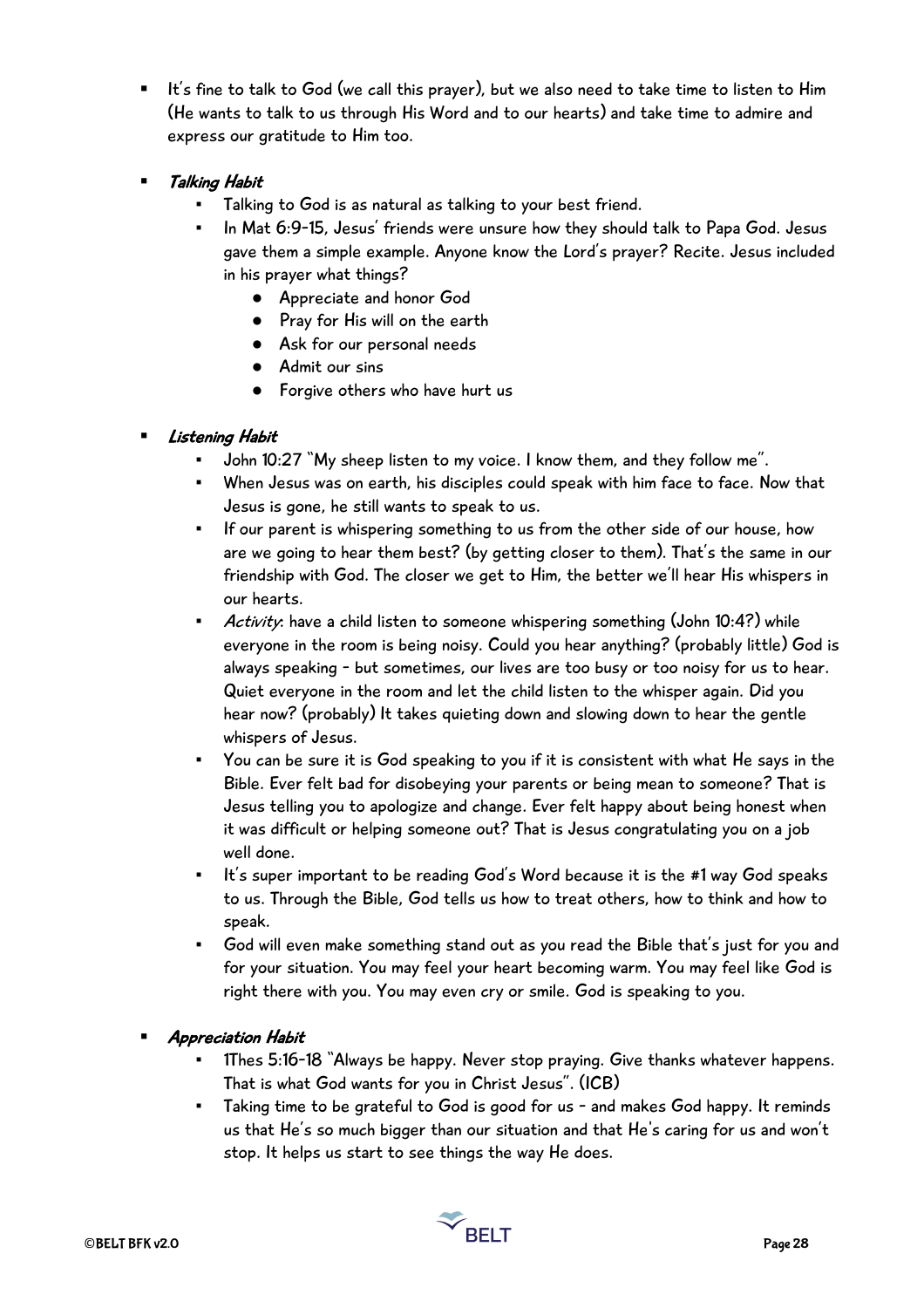### Poster Explanation

 $\Delta$  Mary enjoys a special moment with Jesus. She understands what is best as she stops to listen to Him. Martha misses out because she is too busy with her preparations.

# Application

- $\Delta$  (While playing soft music) Take some time to just be with Jesus. Write a letter (or draw) things that you are grateful for. Thank God in a quiet whisper for each thing.
- $\Delta$  As you begin and end your time, whisper 1 Chronicles 16:34: "I thank you, God, because you are good. Your love continues forever." (can be pre-printed on nice paper)



- $\Delta$  Telephone Game: To get the message straight, we need to listen carefully. Same with when God is speaking to us. Everyone sit in a circle (may need boys and girls circle).. You whisper a message into the first person's ear. They whisper what they heard into the next person's ear and so on. Person at the end announces the message.
- $\Delta$  Lesson coloring page.

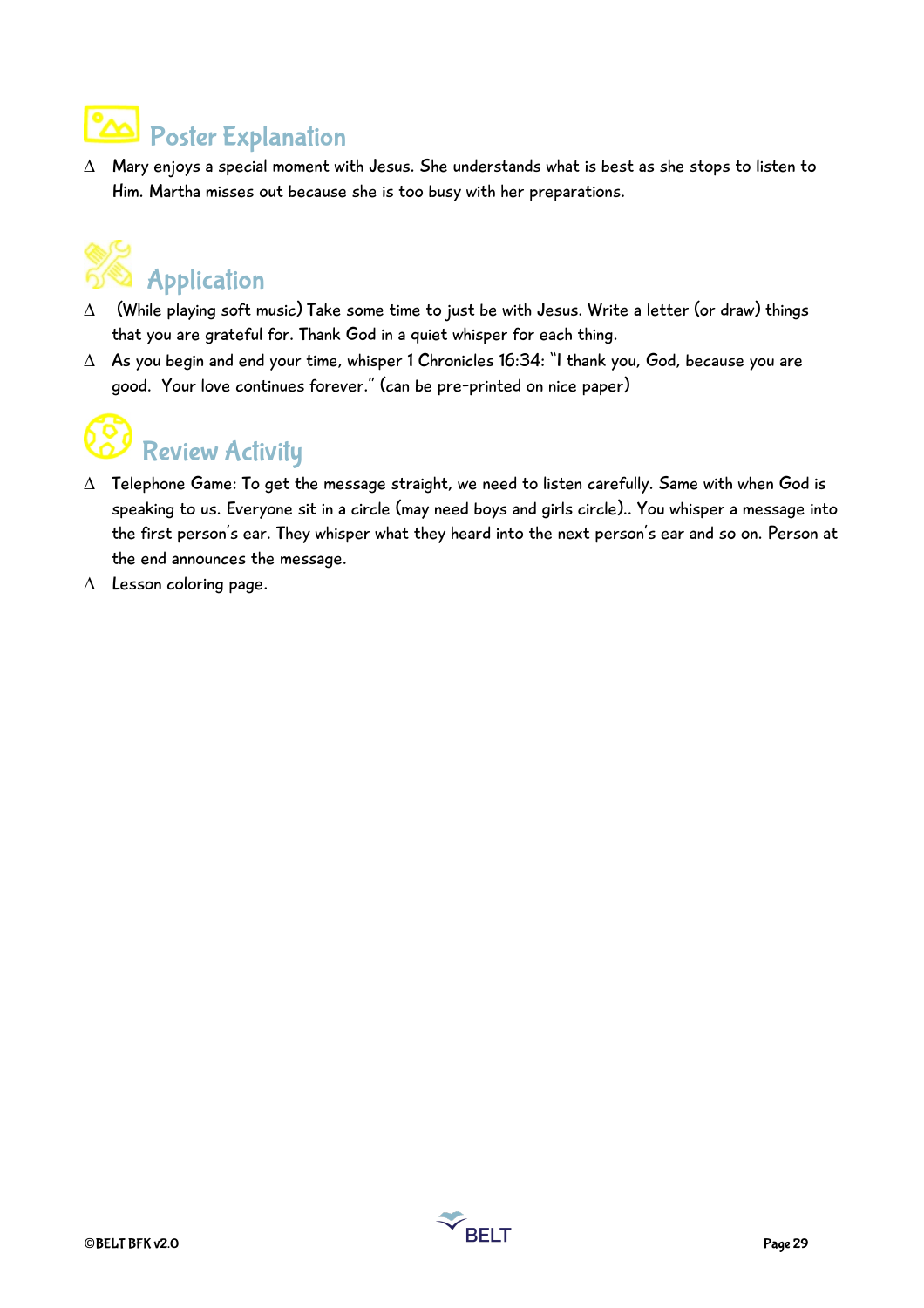### Gifting our Lives



 $\Delta$  Realize we can use our lives to bring joy to God by expanding His family.

## Dramatized Story

 $\triangle$  Outreach of the 72. Luke 10:1-2,17-21



- $\Delta$  When Jesus sent his followers on their very first mission to reach out to others, what did He ask them to pray for? (more people to join them - Jesus was eager to bring many into His family)
- $\Delta$  What did those followers think of their first mission adventure? (amazed to see the power of God working through them)
- $\Delta$  How did Jesus respond to their excitement about missions? (rejoiced to see the kingdom of darkness pushed back and people experiencing the ways of his family)
- $\Delta$  What encouragement did he give his followers? (rejoice that they are friends with God; he also reminded them they have power over Satan)



#### $\wedge$  God's heart:

- § God wants all people to be His friends. He wants a huge family.
- 1 Tim 2:4 "God wants all people to be saved. And he wants everyone to know the truth." (ICB)
- 2 Pet 3:9b "God does not want anyone to be lost. He wants everyone to change their heart and life." (ICB)
- Activity: partner tag. Two people are "it" (hold hands) and together they try to tag others. (May need a boys' circle and girls' circle). As each person is tagged, they join hands with the group (forming a growing line). Last person tagged grabs the hands of each person at either end of the line, forming a circle. This is God's intent - that no one is left out; together everyone completes God's family.

### $\wedge$  God's instruction:

- § Mark 16:15-16 "Jesus said to the followers, "Go everywhere in the world. Tell the Good News to everyone. Anyone who believes and is baptized will be saved." (ICB) Who do we tell the good news about Jesus to?
- Activity: Have large pieces of construction paper scattered on the floor shaped (and labeled if appropriate) like the continents (or neighboring countries or towns). Familiarize the

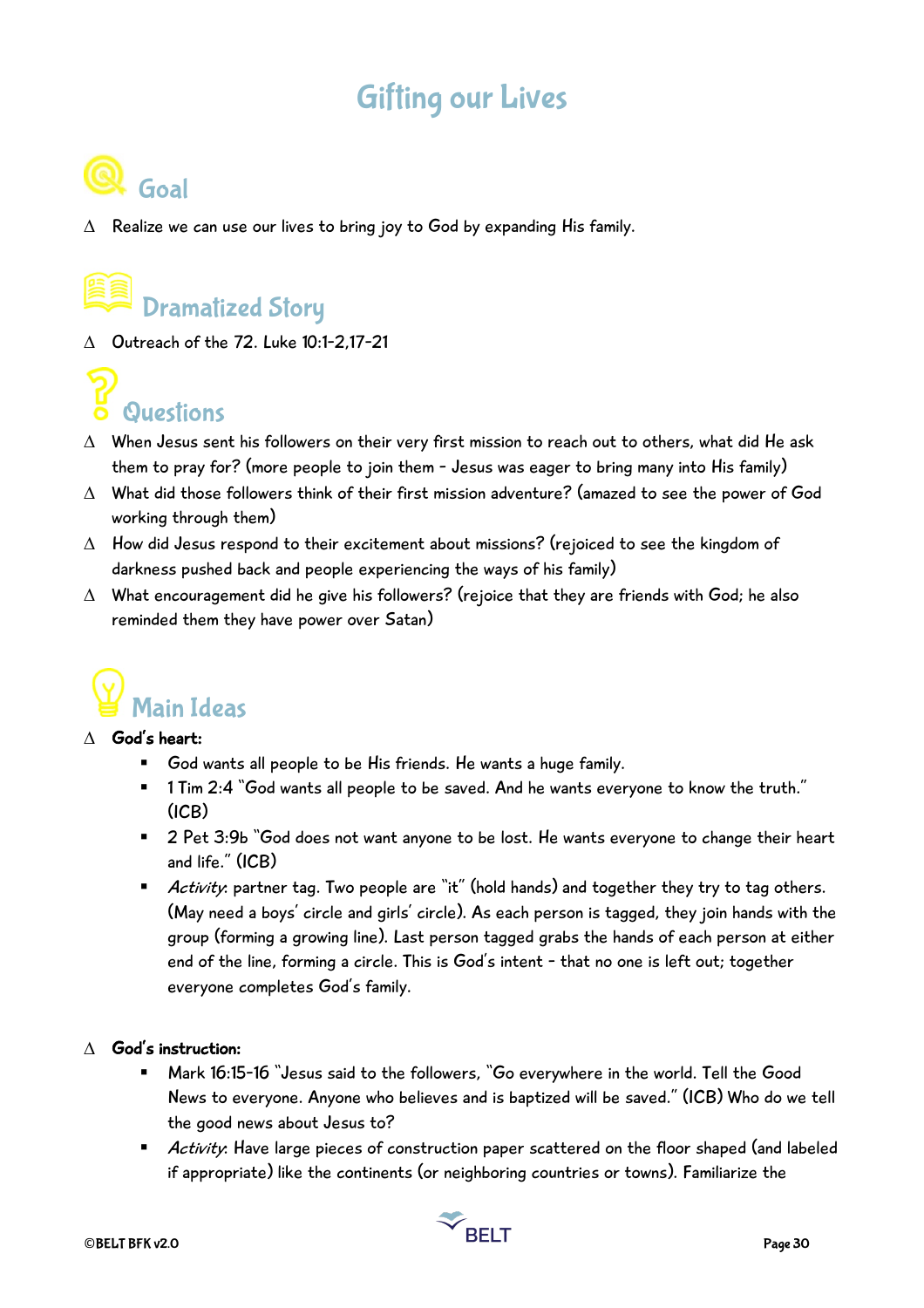children with each continent name on each paper. You call out to the group "go into all of \_\_\_\_\_" .The children need to run to that paper and all squeeze on without touching the area outside the continent. (Depending on how many kids you have, you may have to break them into groups). The child that goes to the wrong paper is out. The child that has their foot outside the continent is out. Pick up the speed as you call out continents. Last one or two get prizes.

■ Jesus tells us to go to all the world. This is our privilege as his friends. We get to tell the great news about Jesus to everyone we know and meet.

### $\Delta$  God's help:

- Acts 1:8 "...the Holy Spirit will come to you. Then you will receive power. You will be my witnesses…" (ICB) God is ready to help us do what He asks of us.
- Mat 28:18-20 "Then Jesus came to them and said, "All power in heaven and on earth is given to me. So go and make followers of all people in the world. You can be sure that I will be with you always." (ICB) We're not alone in sharing about king Jesus.
- Activity: tug of war. Divide the group into 2 even teams. Place a line in between both teams. Each team is trying to pull the other across that line. Best 2 out of 3. By the end of round 2 (or 3 if necessary), ask which team is most tired. Announce another round - but this time you're going to add a strong adult to the team that is most tired. How well did that round go? The Holy Spirit is like the adult assistant who helps us when we are feeling weak and don't feel like we can do what God has asked. But we don't need to wait until we're tired to ask for His help. He will help us be bold and have the right words to share as we go about being His witnesses.

## Poster Explanation

 $\Delta$  As friends of God, who have experienced His goodness and forgiveness, we get the wonderful privilege of sharing about His great power and love with others. We make God very happy as we invite others to join His family.

# **Application**

 $\Delta$  Illustration: bring out some objects. Eg a shirt - who does this belong to? Pull out your backpack who does this belong to? My wallet? Your legs and arms? Your every breath? All belong to Jesus. We give back to Him what is His anyway as a gift of gratitude, to use in the thing that matters most to Him - growing His family. If you want to gift your life to God to grow His family, let's say a prayer together.



 $\Delta$  Game: build-a-verse. Review the verse with the group, "Go everywhere in the world. Tell the Good News to everyone." With each word of the verse recorded on separate sheets of large paper, distribute them to various children (turned around so the word is unseen). If it's a shy group, let 2 children hold onto one word. A team of 2 or 3 older kids runs around the room trying to put the